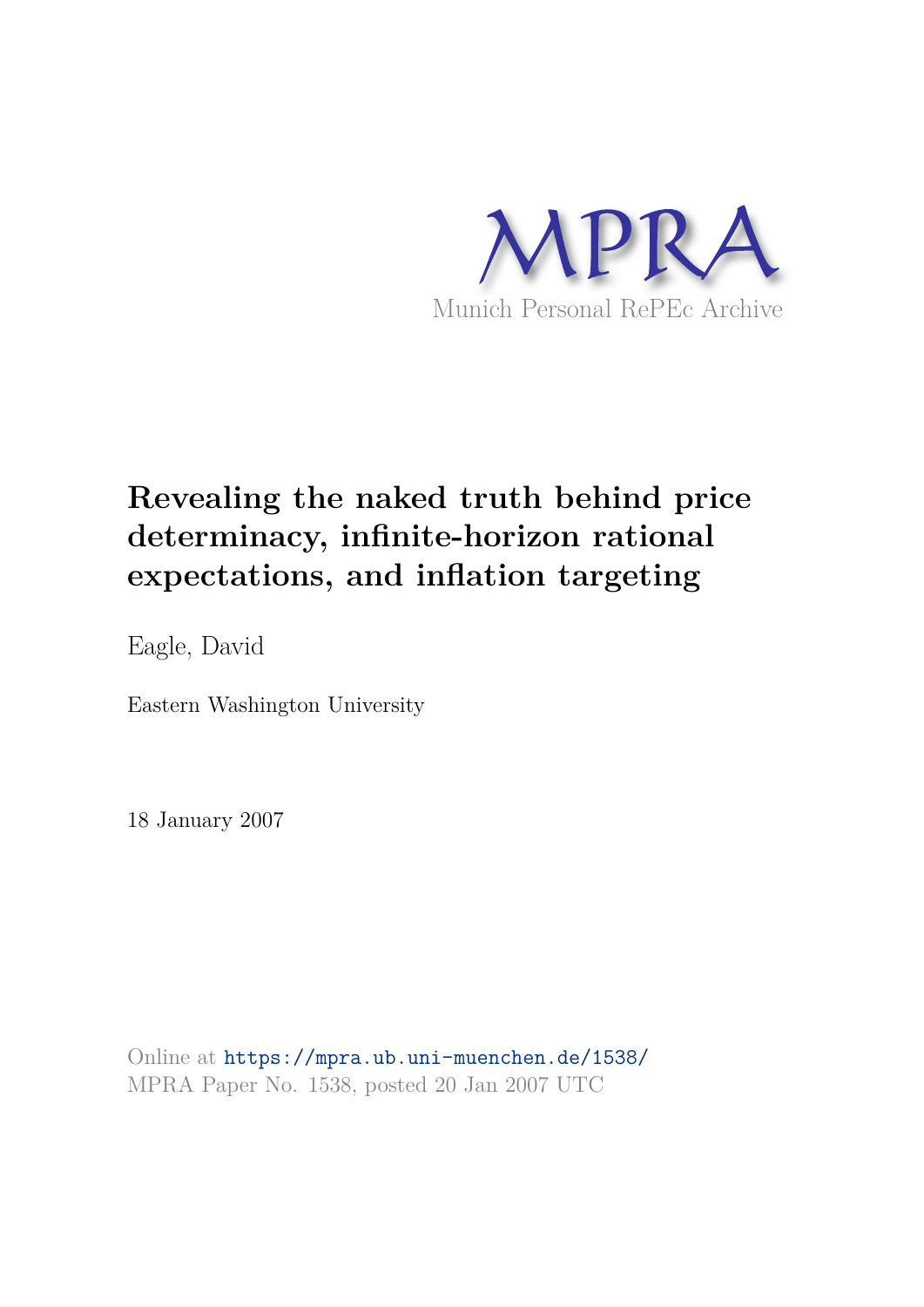## **Revealing the Naked Truth Behind**

## **Price Determinacy, Infinite-Horizon Rational Expectations,**

# **and Inflation Targeting**

David M. Eagle

Department of Management, RVPT#3 College of Business Administration Eastern Washington University 668 N. Riverpoint Blvd., Suite A Spokane, Washington 99202-1660 USA Phone: (509) 358-2245 Fax: (509) 358-2267 Email: deagle@ewu.edu

January 17, 2007

#### ABSTRACT

The economic profession should demand that that price-determinacy literature adhere to normal academic standards and burdens of proof. By presenting two examples where the non-exploding criterion fails miserably, we demonstrate that that criterion does not universally apply. Therefore, the previous price-determinacy literature has the burden to prove that the non-explosive criterion does apply, but has not met and probably cannot meet that burden. This paper looks at an economy with an arbitrarily large, but finite horizon and concludes that inflation targeting leads to price indeterminacy even with a Taylor-like feedback rule for setting the nominal interest rate.

 2007 by David Eagle. All rights reserved. Copyright will be transferred to publishing journal when accepted.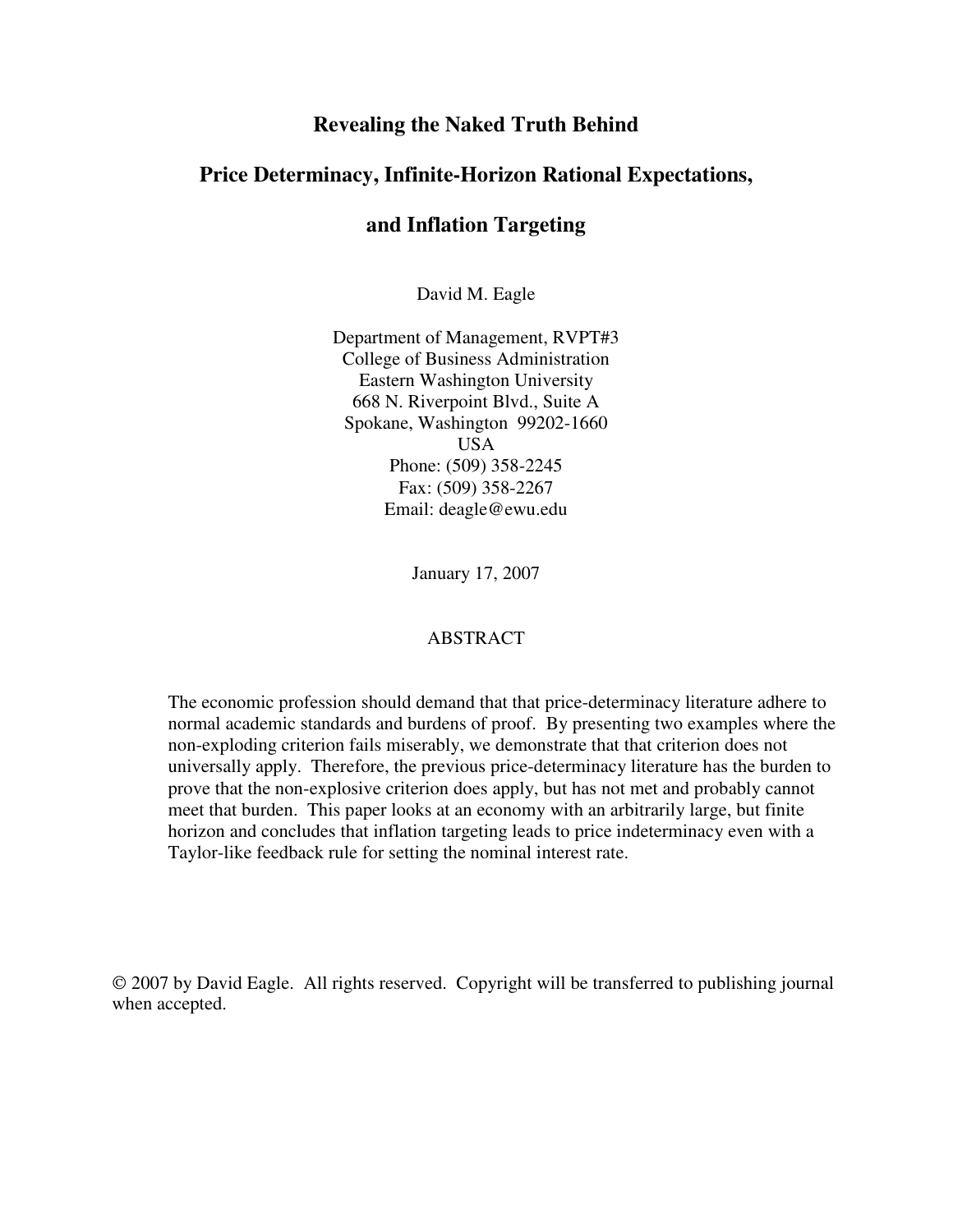## **Price Determinacy, Infinite-Horizon Rational Expectations, and**

# **Inflation Targeting**

*Many years ago there lived an emperor who … cared much about his clothes. One day he heard [about two tailors who] could make the finest suit of clothes from the most beautiful cloth... [which] was invisible to anyone who was either [ignorant] or not fit for his position. …[The] emperor first sent two of his trusted men to see it..., neither[of whom] would admit that they could not see the cloth and so praised it... . The emperor then allowed himself to be dressed in the clothes for a procession through town, never admitting that he was too unfit and [ignorant] to see what he was wearing. ...[All] the townspeople wildly praised the magnificent clothes of the emperor, afraid to admit that they could not see them, until [a child yelled, "But he is naked!"]* Wikopeida's Synopsis of Hans Christian Andersen's fairy tale, *The Emporer's New Clothes*, [brackets added]*<sup>1</sup>*

The economic profession's acceptance of the non-explosive criterion for solving infinite-horizon expectational difference equations is so widespread that McCallum (1999, p. 622) notes that the profession usually applies the non-explosive criterion without even referencing that it is using the non-explosive criterion. For me to challenge such a widely accepted criterion and its use by the price-determinacy literature is for me to risk being labeled ignorant and unfit to be an economist. Not only do I take that risk, but I also risk alienating many economists by blowing the whistle on the pricedeterminacy literature. In this paper, I appeal to the whole economic profession to police that literature, to force that literature to adhere to normal academic standards and normal distributions of burdens of proof, to question that literature's abandonment of price theory in lieu of the non-exploding criterion. I appeal to the whole economic profession

 1 (http://en.wikipedia.org/wiki/The\_Emperor's\_New\_Clothes, accessed on August 7, 2006 (*The Emperor's New Clothes* is a Danish fairy tale written by Hans Christian Andersen and first published in 1837, as part of *Eventyr, Fortalte for Born* (*Fairy Tales, Told for Children)*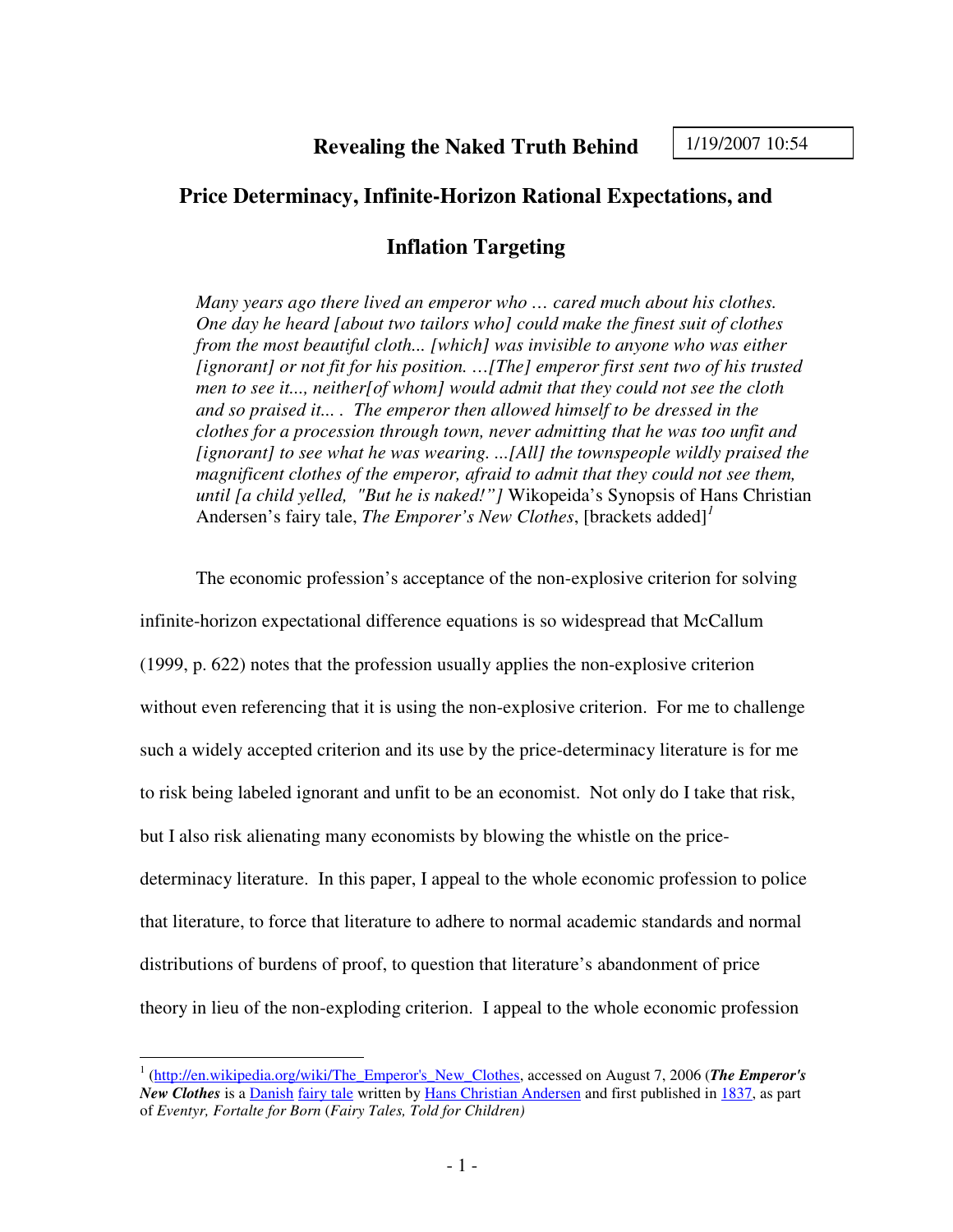to clean its own laundry with respect to this literature. The stakes are high as the nonexplosive criterion is the major obstacle preventing the profession from realizing that pegging the nominal interest rate while targeting inflation is naked in the sense that it leads to price indeterminacy even with a Taylor-like feedback rule.

Another reason why the economic profession as a whole needs to step in to police the price-determinacy literature is because that literature has abandoned price theory. This abandonment of price theory is clearest in the price-determinacy literature's models concerning inflation targeting where the only equation that contains the current inflation rate is one that reflects the mechanism whereby the inflation rate affects the nominal interest rate the central bank pegs. Clearly, there is no basis in price theory for such a mechanism to be the basis for the determination of a price level.

In an ideal world, sound logic would be sufficient to reveal the nakedness of the non-explosive criterion, the price-determinacy literature, and inflation targeting. However, by diverging from normal academic standards and normal distributions of burdens of proof, the previous price-determinacy literature has made it nearly impossible for anyone outside that literature to be critical about that literature.

The price-determinacy literature applies the non-explosive criterion as though it was accepted fact, without referencing the non-explosive criterion, without referencing its foundations, without referencing the assumptions upon which it is based. Without such references, readers outside the literature find it difficult to determine why the literature thinks the non-explosive criterion applies to its models. This violation of normal academic standards is made even worse when referees reject any critiques of the pricedeterminacy literature's use of the non-explosive criterion by stating that some

- 2 -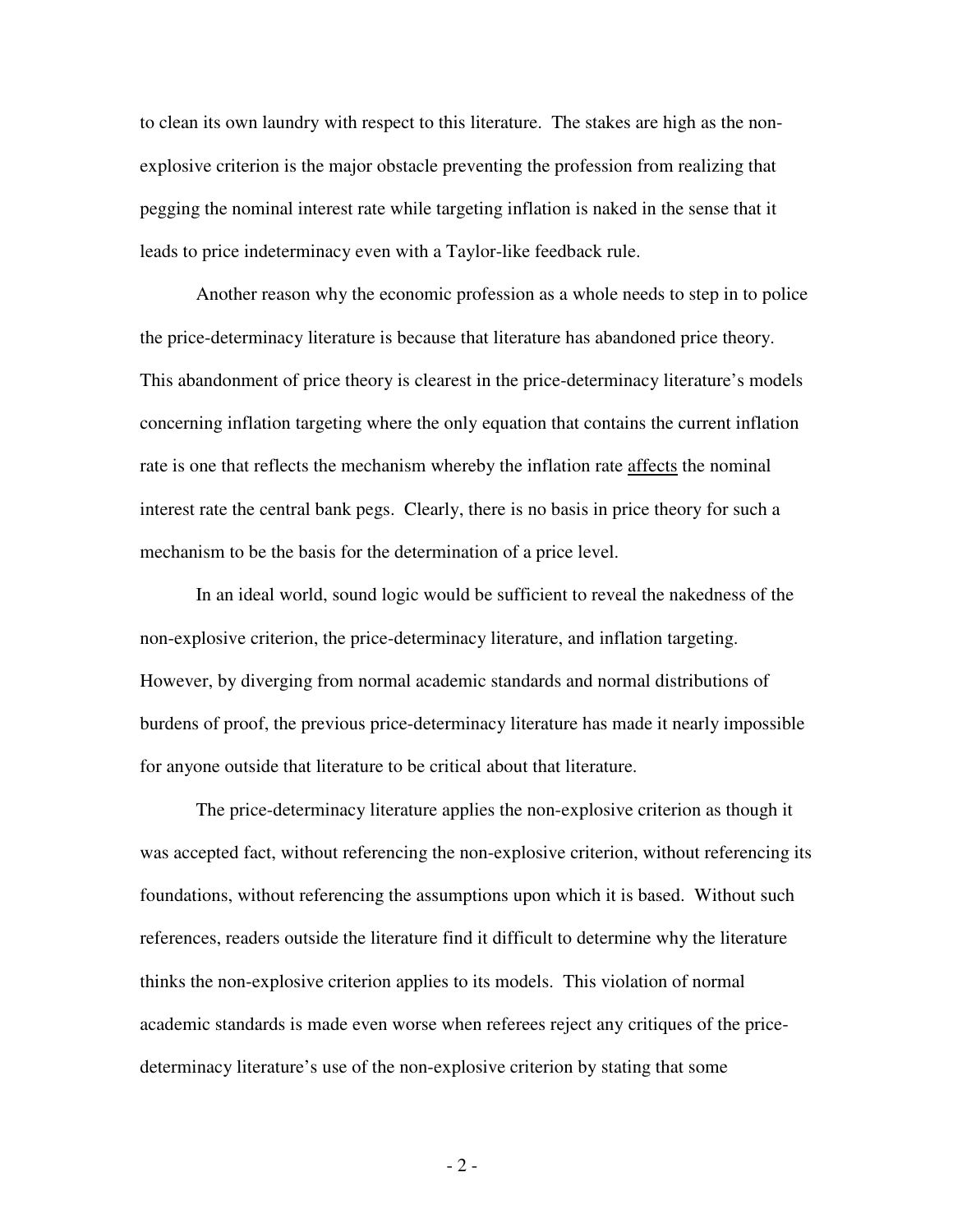unreferenced literature exists that justifies the use of the non-explosive criterion. Because busy editors do not have time to consider authors' rebuttals to referees' comments showing that the literature cited by the referees does not apply, this shifting of the burden of proof has created an almost impenetrable barrier to sound logical challenges to this literature. The situation is made even worse when some authors refuse to respond to requests to explain why they use the non-explosive criterion and what justifies their use of the criterion. Later in this paper, we will talk more about these violations of normal academic standards.

This paper reveals the "nakedness" of the non-exploding criterion in two examples that show that the criterion cannot be universally applied. By applying the nonexplosive criterion to a central bank using the money supply as its monetary instrument as it targets the price level, we reach the absurd conclusion that the central bank should increase the money supply whenever the price level exceeds its target and decrease the money supply whenever the price level falls below its target. If we apply the nonexplosive criterion to the design of a cruise control, we reach a similarly absurd conclusion that that the cruise control should speed up the vehicle when the vehicle is going too fast and slow down the vehicle when the vehicle is going too slow.

The purpose of the non-explosive criterion is to eliminate speculative bubbles. I agree with the desirability of eliminating speculative bubbles for most economic applications. However, the problem with the criterion is that it eliminates fundamentallycaused bubbles as well speculative bubbles. The price-determinacy literature has taken this absurdity to the extreme by designing policy rules that make endogenous certain fundamental variables such as the interest rate to "cause" bubbles to occur for all but one

- 3 -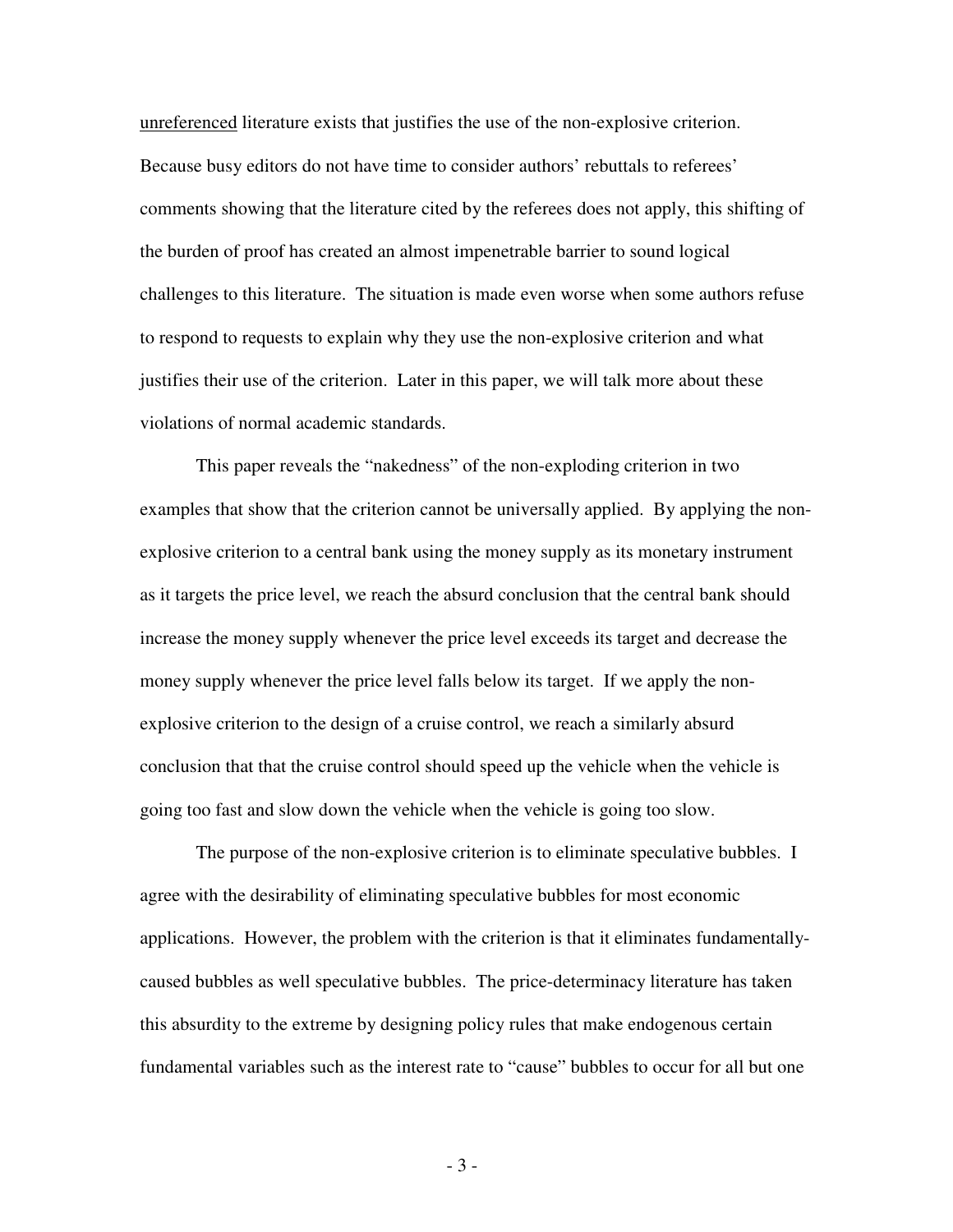solution, which that literature then claims by the non-exploding criterion to be the sole legitimate solution.

In addition to poor academic standards in the papers that have been published, several other contributing factors have led to the widespread acceptance of the nonexplosive criterion. First, a disconnect has occurred between the early literature emphasizing speculative bubbles (e.g., Flood and Garber, 1980) and later literature such as Blanchard and Fisher (1992) which operationally defined bubbles without distinguishing between speculative and fundamental variables. Another contributing factor is that the non-explosive criterion is applied to expectational difference equations regardless of the economic theoretical basis for those equations. Still another contributing factor is the cloak of infinity, which hides the mechanisms that exist or do not exist by which the price level could be determined.

The foundational literature to the non-exploding criterion includes Blanchard and Kahn (1980) and Sargent (1979). We use "B&K" to refer to Blanchard and Kahn (1980). The B&K approach is to look at the roots of the characteristic equation of the expectational difference equation and determine whether they are inside or outside the unit circle. According to B&K (p. 1307), their condition "in effect rules out exponential growth of the" time-t expectation of the exogenous and endogenous variables. Usually, economists apply the B&K condition to the change in price so that the inflation rate cannot grow exponentially. Sargent's (1979) approach is to solve the expectational difference equation forward and assume the solution is bounded. Both the B&K condition and Sargent's bounded assumption do rule out speculative bubbles since

- 4 -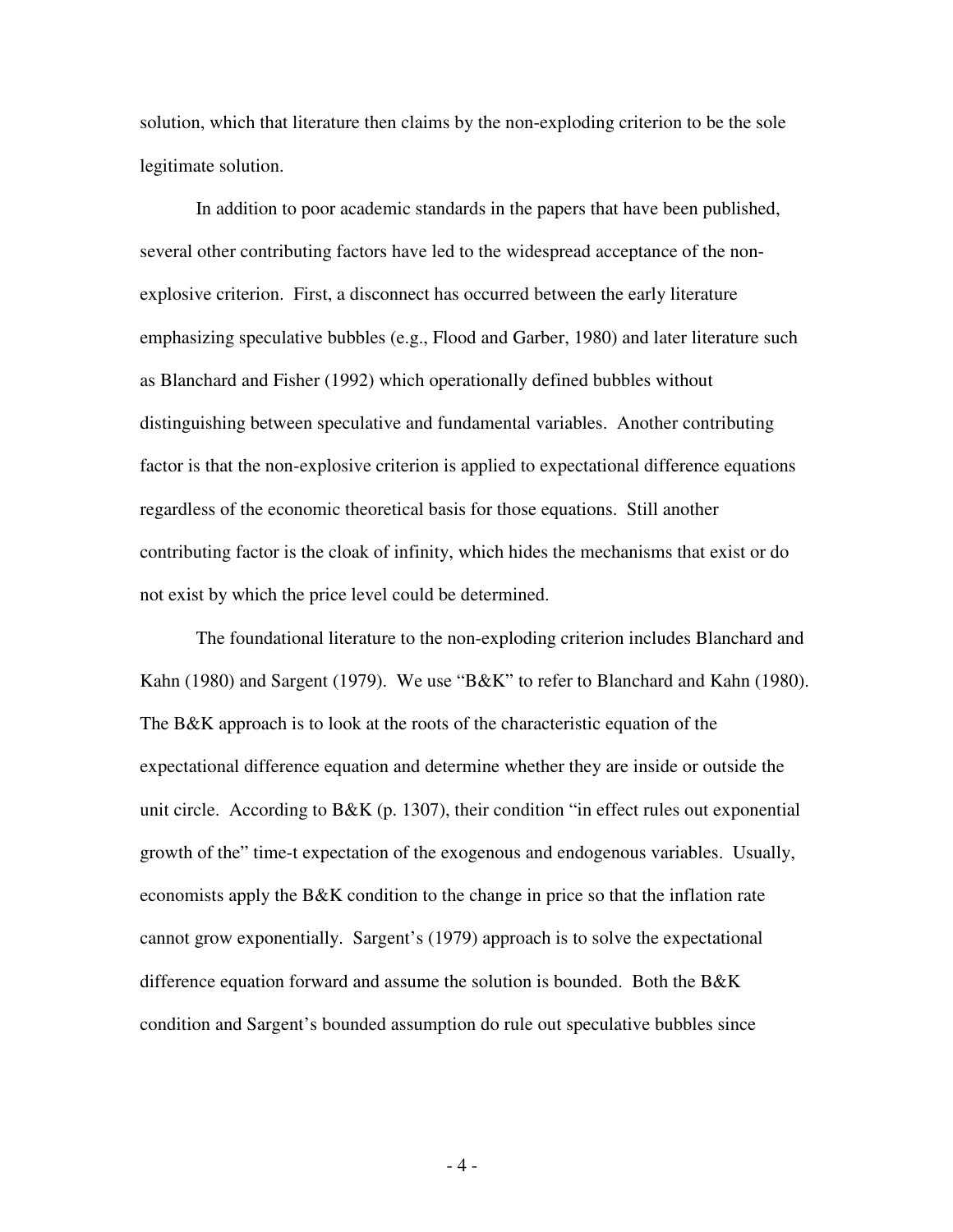speculative bubbles do cause prices to explode. However, an explosive price is a necessary condition of a speculative bubble, not a sufficient condition.

The non-explosive conditions of B&K and Sargent (1979) are mathematical conditions. Therefore, the non-explosive conditions of  $B\&K$  and Sargent (1979) can be applied to expectational difference equations without understanding the economic underpinnings of those equations. In the next four sections, this paper demonstrates by example that such blind application of the non-explosive criterion fails.

There are two approaches for the economic profession to deal with the failure of the blind application of the non-explosive criterion. One approach is to make qualifications to the use of the non-explosive criterion. The other approach is to abandon it entirely. This paper argues for the latter. However, if the price-determinacy literature chooses to take the first approach, then under normal academic standards, that literature needs to justify its use of the non-explosive criterion; that literature has the burden of proof to show that the non-explosive criterion applies to their literature. So far, that literature has not met this burden of proof.

Sections II, III, IV, and V show that the non-explosive criterion does not universally apply. Section VI discusses the history of the literature behind the nonexplosive criterion, interjecting notes about where this literature has gone astray. Section VII proposes an alternative to the non-exploding criterion and applies that alternative approach to a central bank using the nominal interest rate as its instrument as it either targets the price level or targets the inflation rate. This reveals that inflation targeting leads to price indeterminacy even with a Taylor-like feedback rule. Section VIII further advances our case that the profession needs to pressure the price-determinacy literature to

- 5 -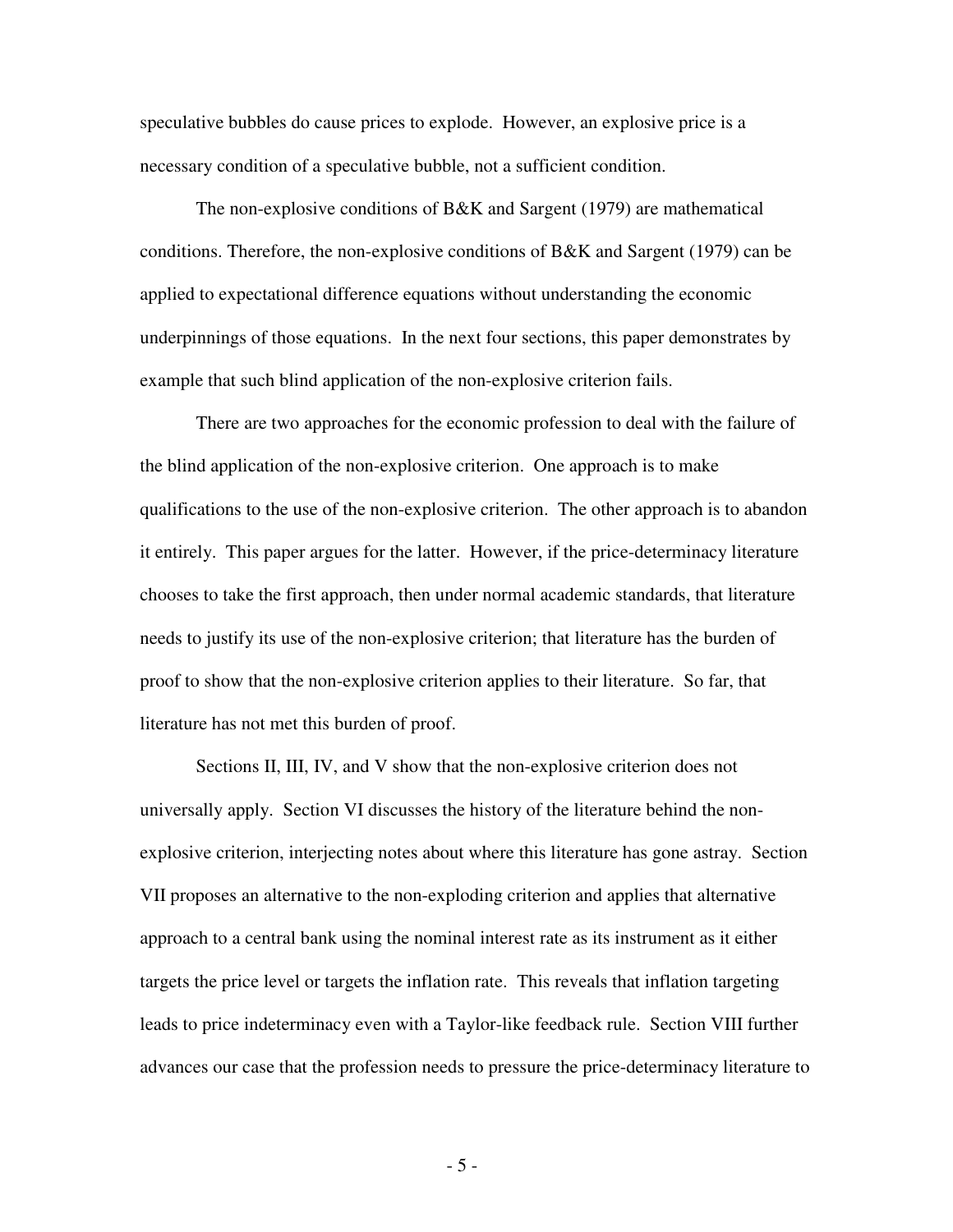conform to normal academic standards and distributions of burdens of proof. Section IX summarizes this paper's findings and reflects on its broader implications including the price indeterminacy of inflation targeting.

## **II. A Naked Difference Equation**

 In this section, we apply the non-explosive criterion to a naked difference equation. By "naked", we mean without a complete description of the model underlying the difference equation. The purpose of this exercise is to show that the non-explosive criterion cannot be blindly applied, that the non-explosive criterion does not universally apply.

Let  $P_t$  be the price level at time t and  $P_t^*$  be the central bank's targeted price level at time t. For some constant  $\tau$  -1, we assume the following difference equation holds:

$$
\frac{P_{t+1}}{P_{t+1}^*} = \left(\frac{P_t}{P_t^*}\right)^{1+\tau}
$$
\n(1)

At this point, (1) is "naked" in the sense that we have not yet described a model underlying (1). For now, we will transform the "naked" equation (1) into a linear difference equation and "solve" it using the non-explosive criterion.

Taking the natural logarithm of both sides of (1) gives:

$$
\ln\left(\frac{P_{t+1}}{P_{t+1}^*}\right) = \left(1+\tau\right) \cdot \ln\left(\frac{P_t}{P_t^*}\right)
$$

Following Woodford (2003), define  $\hat{P}_t \equiv \ln \left| \frac{I_t}{R^*} \right|$ -  $\backslash$  $\overline{\phantom{a}}$ l ſ  $\hat{P}_t \equiv \ln \left| \frac{P_t}{D^*} \right|$ *t t*  $\mu$ <sup>*t*</sup>  $\left(P_{\mu}$ *P*  $P_t \equiv \ln \left| \frac{I_t}{R} \right|$ . We then can rewrite the above as: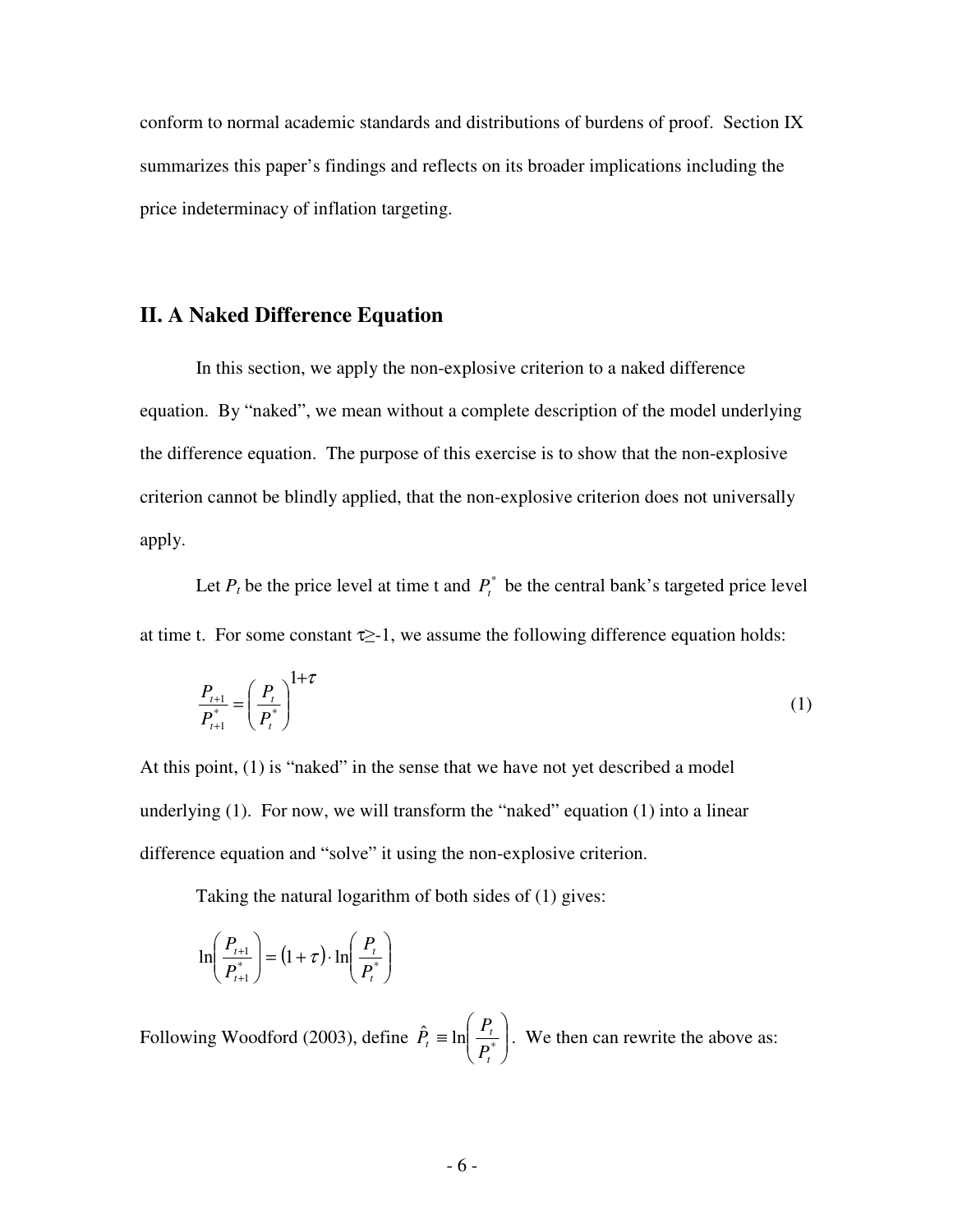$$
\hat{P}_{t+1} = (1+\tau) \cdot \hat{P}_t \tag{2}
$$

We can solve  $(2)$  backwards to conclude that:

$$
\hat{P}_t = (1 + \tau)^t \cdot \hat{P}_0 \tag{3}
$$

 Equation (3) is a simplified version of the equations upon which much of the price determinacy literature is based. If we follow the logic of Woodford (2003), we would conclude that if  $\tau > 0$ , then the unique bounded solution to (3) is where  $\hat{P}_t = 0$  for all t, which means that, in this example, the price level will always equal its targeted level. $2$ This is because  $\lim_{t \to \infty} \hat{P}_t = \hat{P}_0 \cdot \lim_{t \to \infty} (1 + \tau)^t = sign(\hat{P}_0) \cdot \infty$ , which means that the price sequence of  $\hat{P}_t$  will be unbounded whenever  $\hat{P}_0 \neq 0$ . Hence, if and only if  $\hat{P}_t = 0$  will the sequence  $\{\hat{P}_t\}$  be bounded.

 This assumption of boundedness follows Sargent (1979). On the other hand, the B&K conditions do allow unbounded prices but rule out exponential growth in the inflation rate or to the percentage change in the inflation rate depending on how the  $B\&K$ conditions are applied. When  $P_t^* = (1 + \pi^*)P_{t-1}^*$  $P_t^* = (1 + \pi^*) P_{t-1}^*$  where  $\pi^*$  is the constant implicit targeted inflation rate, the appendix shows that the actual inflation rate will explode if and only if  $\hat{P}_t = 0$  when  $\tau > 0$ . Therefore, regardless if we use Sargent's (1979) bounded assumption or the B&K conditions, applying the non-explosive criterion when  $\tau > 0$  rules out all solutions to (3) except the solution where  $\hat{P}_t = 0$ . On the other hand, when  $-1 < \tau \leq 0$  there is an uncountably infinite number of non-explosive solutions to (3).

 $\overline{a}$ 

 $2$  When uncertainty exists, the unique solution will normally differ from being on track all the time. However, the literature is confused on this because of lognormalized approximations. As such I don't want us to be distracted in this paper by that confusion.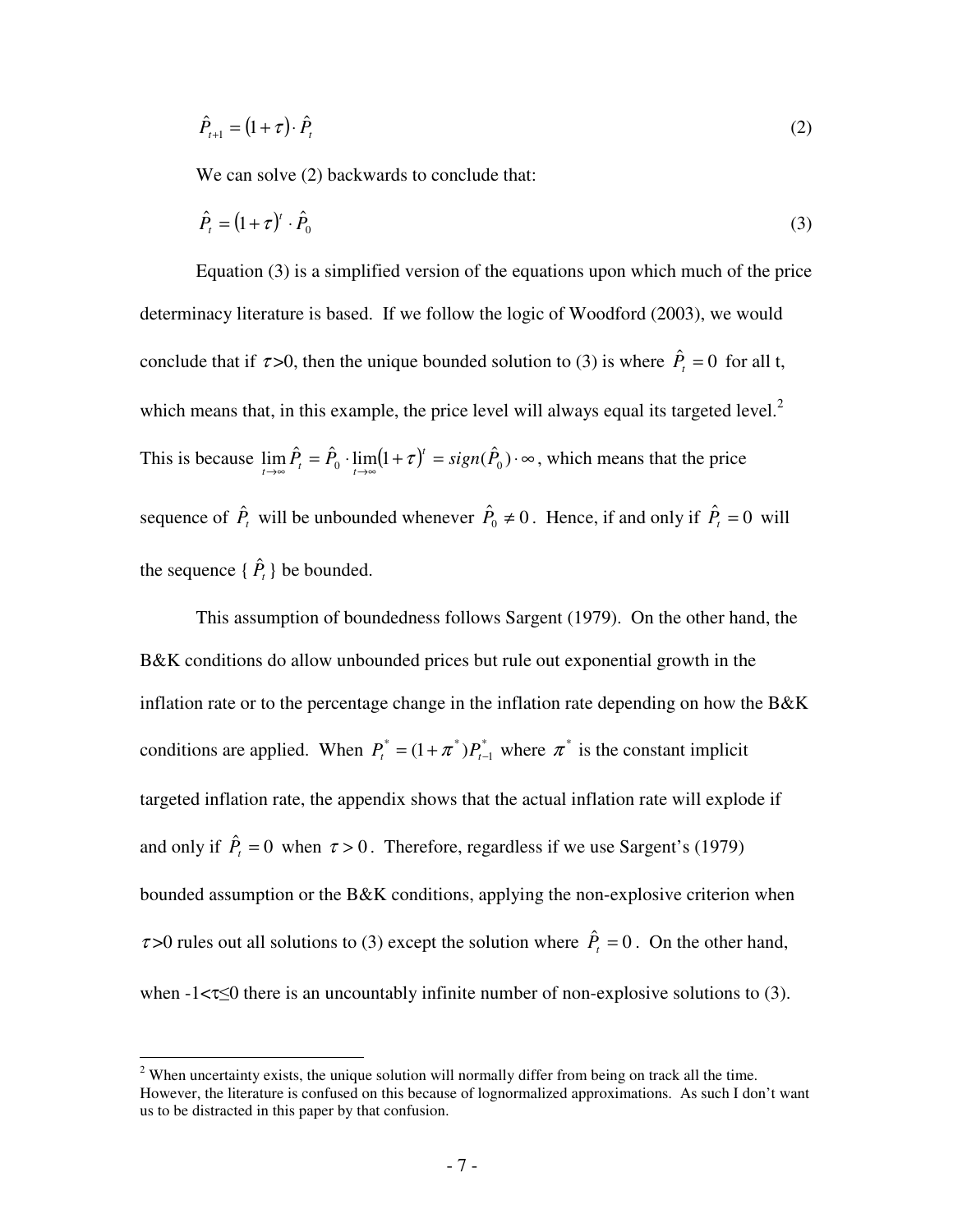The price-determinacy literature uses this analysis to justify designing policy feedback rules where  $\tau > 0$ , which causes all solutions to explode except one. By the nonexplosive criterion, that literature then declares that unique non-explosive solution to be the only legitimate solution, which is its basis for claiming that the price level is determined.

The next section discusses a model that involves the central bank implementing monetary policy through the nominal interest rate, which is in the spirit of the pricedeterminacy literature and which leads to the expectational difference equation (1). However, section IV presents another model that also leads to equation (1) where the central bank uses the money supply to implement monetary policy. Applying the nonexplosive model to section IV's model leads to absurd results akin to an endorsement of a cruise control that speeds up when the vehicle is going too fast and that slows down when the vehicle is going too slow. This shows by example that the non-explosive criterion does not universally apply.

## **III. An Interest-Rate-Pegging Model**

This section presents a model very similar to the models used by the pricedeterminacy literature. Our presentation of the model and analysis is an integration of Woodford (2003) and Carlstrom and Fruest (2001), which allows us to discuss the solutions in general without the need for dealing with steady states or with a loglinear approximation. The price-determinacy literature is based on the Fisher-Euler equation which states that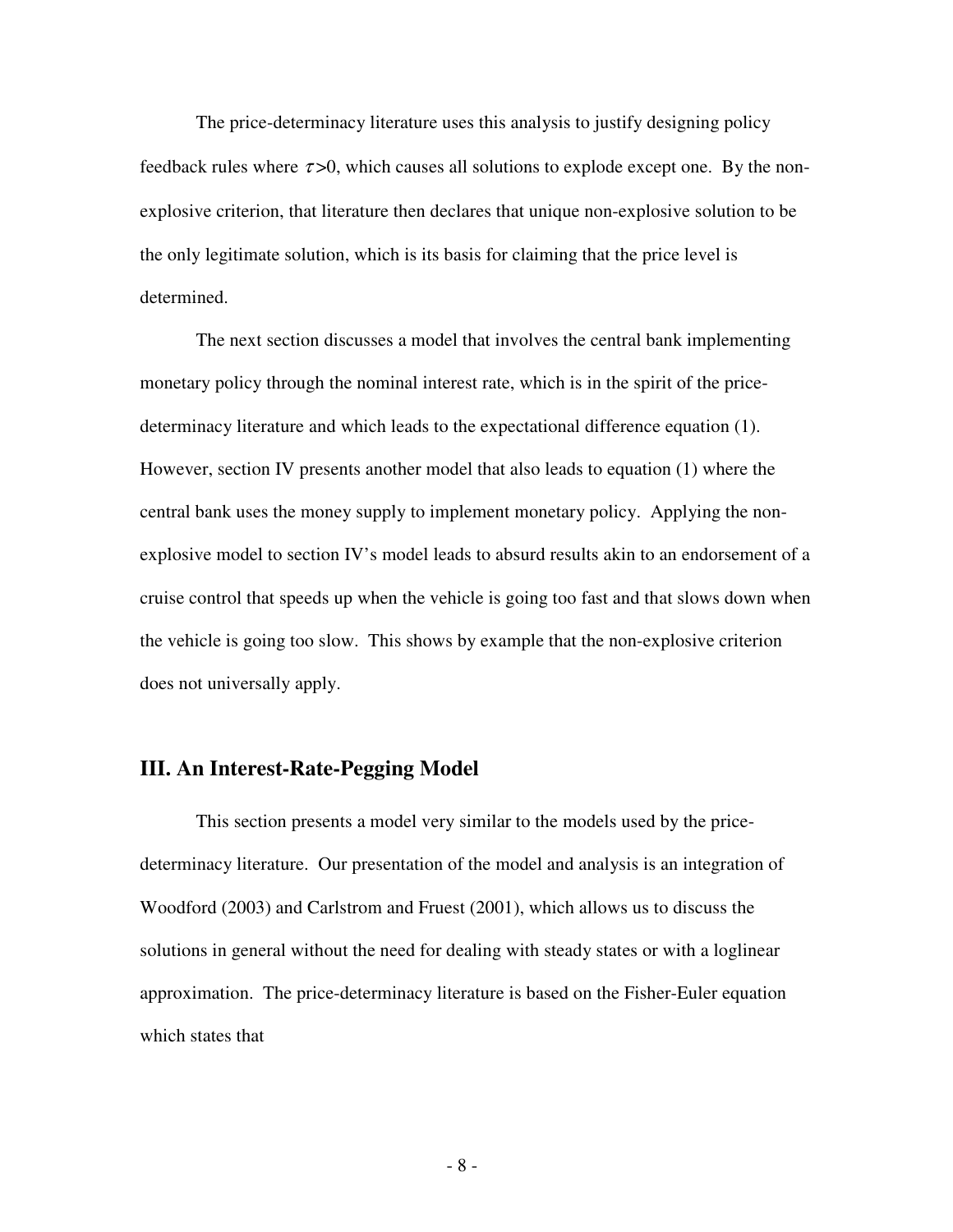$$
\frac{U'(c_t)}{P_t} = R_t \beta E_t \left[ \frac{U'(c_{t+1})}{P_{t+1}} \right]
$$
\n(4)

where  $R_t$  is the gross nominal interest rate from time t to time  $t+1$ , which equals one plus the nominal interest rate. The Fisher-Euler equation (4) states that the marginal utility per "buck" today equals today's gross nominal interest rate times the expected marginal utility per "buck" tomorrow. $3$ 

 For the simplified model of this section, we also assume (i) a representative agent, (ii) future output is known in advance, and (iii) all output is consumed so that  $c_f = Y_t$ . The Fisher-Euler equation then becomes:

$$
\frac{U'(Y_t)}{P_t} = R_t \beta E_t \left[ \frac{U'(Y_{t+1})}{P_{t+1}} \right]
$$
\n
$$
(5)
$$

 Next, suppose the central bank sets the gross nominal interest rate according to the following feedback rule:

$$
\hat{R}_t = \frac{U'(Y_t)P_{t+1}^*}{\beta U'(Y_{t+1})P_t^*} \left(\frac{P_t}{P_t^*}\right)^{\tau}
$$
\n(6)

This is known as "current price-level targeting".<sup>4</sup> The parameter  $\tau$  represents the sensitivity of the feedback rule to when the current price level differs from its target.

Substituting (6) into (5) and simplifying gives:

 $\overline{a}$ 

$$
\left(\frac{P_t}{P_t^*}\right)^{1+\tau} = E_t \left[\frac{P_{t+1}}{P_{t+1}^*}\right]
$$
\n(7)

 $3$  Carlstrom and Fuerst (2001) argue that (4) only applies for what they call CWID timing. However, Eagle (2006) uses a cash-in-advance (CIA) timing constraint that has money only being held within the period but not from one period to the other, which then does result in (4). Also, Woodford (2003) uses (4) except he also assumes utility shocks.

 $4$  Eagle (2006) argues that current price-level targeting does not make sense as a feedback rule since when the central bank sets the  $R_t$ , it does not know  $P_t$ . We will ignore this issue in this paper as the pricedeterminacy literature, primarily Woodford (2003), usually does analyze current price-level targeting.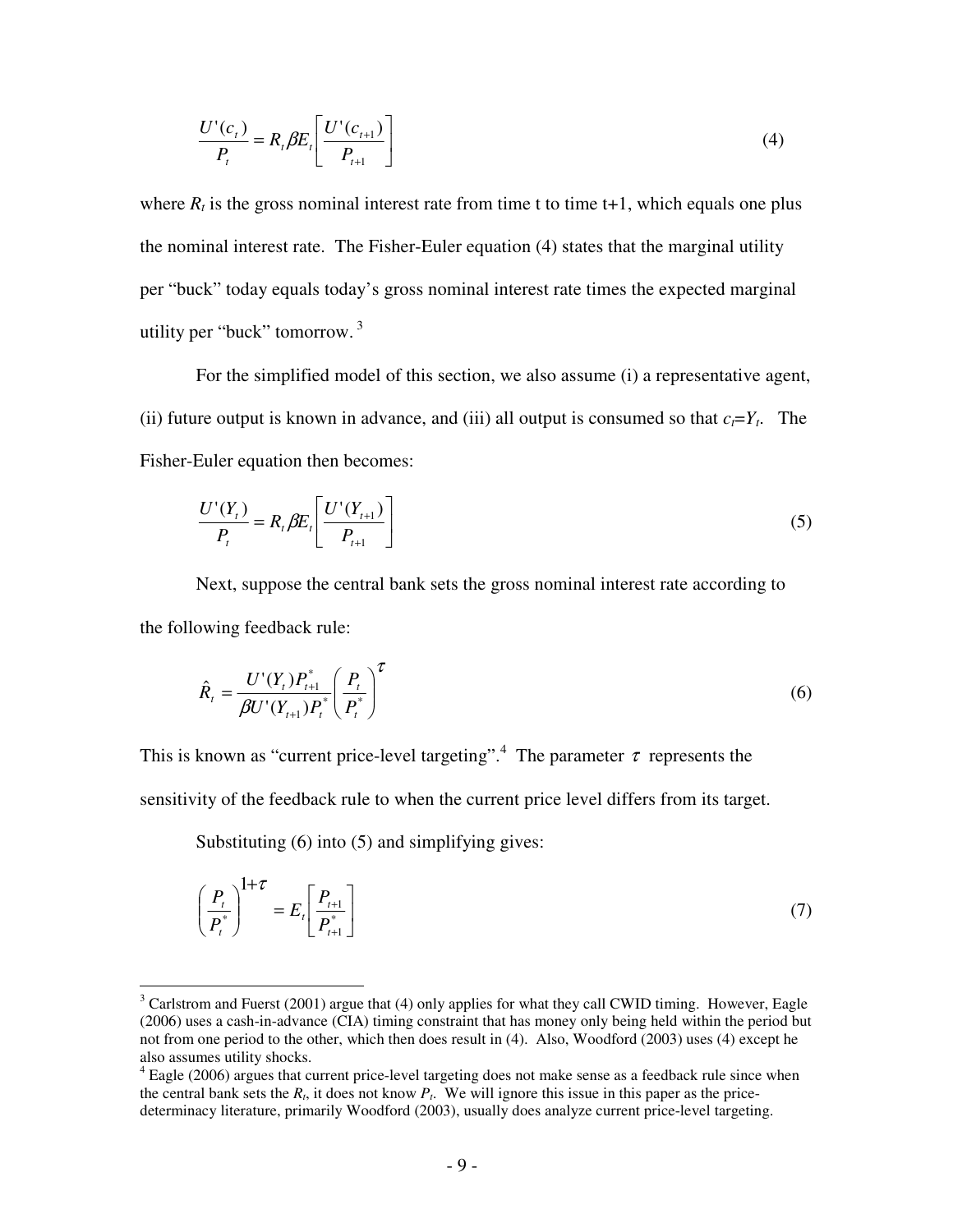By assuming the representative consumer has perfect foresight, (7) becomes (1), which then through logarithms can be transformed into (3) as done in section II.

 The price determinacy literature such as Woodford (2003) uses this result to conclude that the central bank should set the nominal interest according to feedback rule (6) with  $\tau > 0$ , which then causes all solutions to (3) to be explosive in this simplified example except the  $\hat{P}_t = 0$  solution. By the non-explosive criterion, the pricedeterminacy literature rules out all the explosive solutions and concludes that the price level is determined since there is a unique non-explosive solution.

According to Carlstrom (2005) and McCallum (1999), the justification for using the non-explosive criterion is to rule out speculative bubbles. However, if the explosive behavior in the nominal interest rate is "causing" this explosive behavior in prices, then that explosive price level is due to a fundamental variable, not speculation.

Before we delve more deeply into the causal mechanisms in this model, the next section presents another model that also leads to equations (1) and (3), where the same logic of applying the non-explosive criterion leads to a totally absurd result.

### **IV. A Money-Supply-Setting Model**

 This section presents another model that leads to equations (1) and (3), where the central bank uses the money supply as its monetary instrument as it pursues a price-level target. Applying the non-explosive criterion in the same manner as the previous section leads to the totally absurd result that the central bank should follow a policy of increasing the monetary growth rate whenever the price level exceeds its target and decreasing the monetary growth rate whenever the price level falls short of its target.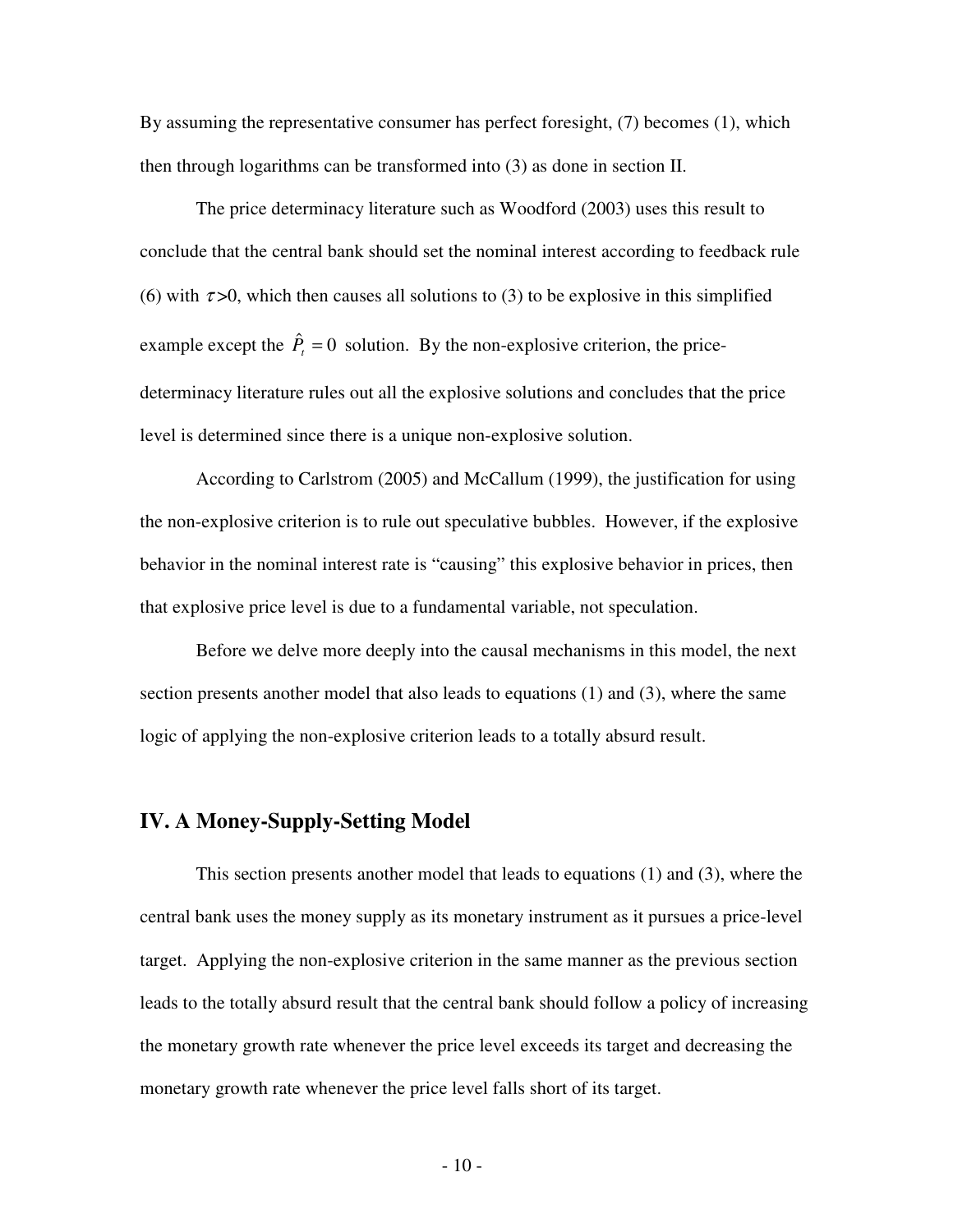Once again assume a representative consumer where all the output is consumed, and future output is known. Also, assume the cash-in-advance (CIA) constraint  $M_t \ge P_t c_t$  where  $M_t$  is the money held at the beginning of the period by the representative consumer. As long as the nominal interest rate is positive, the CIA constraint will be binding so that

$$
M_t = P_t Y_t \tag{8}
$$

 Assume that the central bank does not know what the current money supply is, but is able to perfectly control the growth rate of the money supply. The central bank sets this growth rate using the following rule:

$$
\frac{M_{t+1}}{M_t} = \frac{P_{t+1}^* Y_{t+1}}{P_t^* Y_t} \left(\frac{P_t}{P_t^*}\right)^{\tau}
$$
\n(9)

If  $P_t = P_t^*$ , then the central bank will increase the money supply by exactly the amount necessary to increase the price level according to the targeted price change. The  $\tau$  represents the sensitivity of the central bank's money supply to when the current price level differs from its targeted level. By (8),  $M_{t+1} = P_{t+1}Y_{t+1}$ . Substituting this and (8) into

(9), we get 
$$
\frac{P_{t+1}}{P_t} = \frac{P_{t+1}^*}{P_t^*} \left(\frac{P_t}{P_t^*}\right)^T
$$
, which can be rewritten as equation (1) in section II.

The question that we should now address is what should the central bank use for the value of  $\tau$  in equation (8). From section II, we know that if  $\tau$ <0, there will be an uncountably infinite number of solutions, but that if  $\tau > 0$ , then there will be a unique bounded solution. If we apply the non-explosive criterion to this example as the pricedeterminacy literature applies that criterion, we would conclude that in order for the price level to be determined, the central bank should follow feedback rule (8) with  $\tau > 0$ . If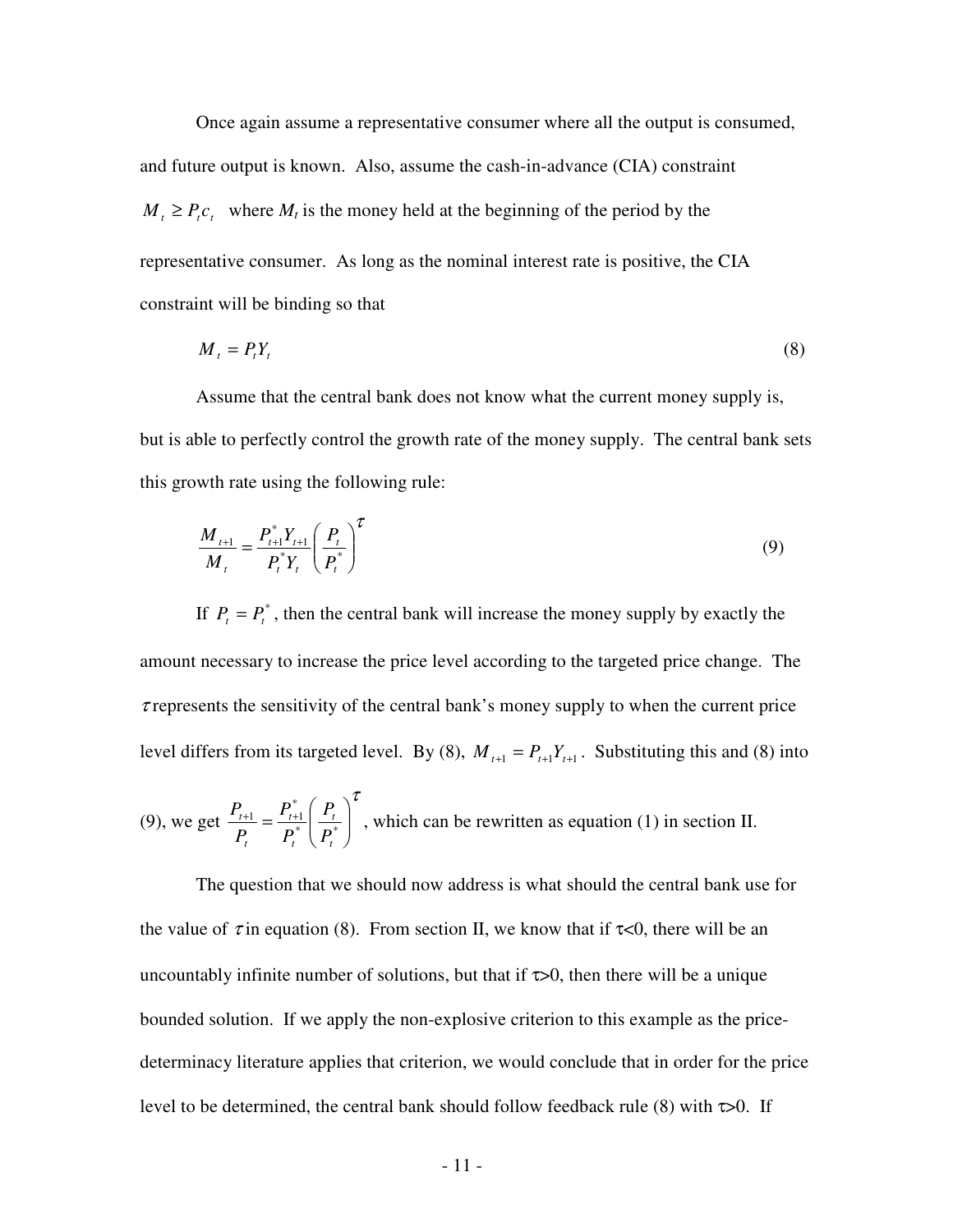τ>0, all solutions would explode except the one where the price level is forever equal to its target. However,  $\tau > 0$  in this model means that the central bank will increase (decrease) the growth rate in the money supply when the price level exceeds (is less than) its target. This conclusion is absurd; it is the opposite of what would be considered as the common-sense strategy for central banks. I therefore conclude that this is one situation where the non-explosive criterion fails to apply.

#### **V. Applying the Non-Explosive Criterion to the Design of a Cruise Control**

Let us now look at a non-economic example when the non-exploding criterion leads to absurd results. Consider a vehicle traveling in space forever along a particular trajectory, but we do not know the initial speed of the vehicle. Assume a cruise control that is set by the following equation:

$$
\frac{s_{t+1}}{s_t} = \left(\frac{s_t}{s^*}\right)^{\tau} \tag{10}
$$

where  $s_t$  is the speed of the vehicle at time t and  $s^*$  is the vehicle's targeted speed, which we assume to be constant.

 We can rewrite (9) as  $+\tau$  $\overline{\phantom{a}}$ - $\left(\frac{S_t}{\frac{1}{s}}\right)$ l ſ  $\frac{+1}{*}$  = 1 \* \* 1 *s s s*  $s_{t+1} = \left(s_{t}\right)^{1+\epsilon}$ . Taking the logarithms of both sides and

defining  $\hat{s}_t \equiv \ln \left| \frac{S_t}{S_t} \right|$ - $\left(\frac{S_t}{\cdot}\right)$ l ſ  $\hat{s}_t \equiv \ln \left| \frac{S_t}{s^*} \right|$ *s*  $\hat{s}_t \equiv \ln\left(\frac{s_t}{s}\right)$  gives  $\hat{s}_{t+1} = (1+\tau)\hat{s}_t$ . This shows all the possible solutions of (10).

One solution is where  $\hat{s}_t = 0$  for all t, which means that the speed always equals its targeted speed. If  $\tau$ <0, then there will be an uncountably infinity of solutions to (10) and each of these solutions will be bounded since then  $\hat{s}_{t+1} < \hat{s}_t$ . On the other hand, if  $\tau > 0$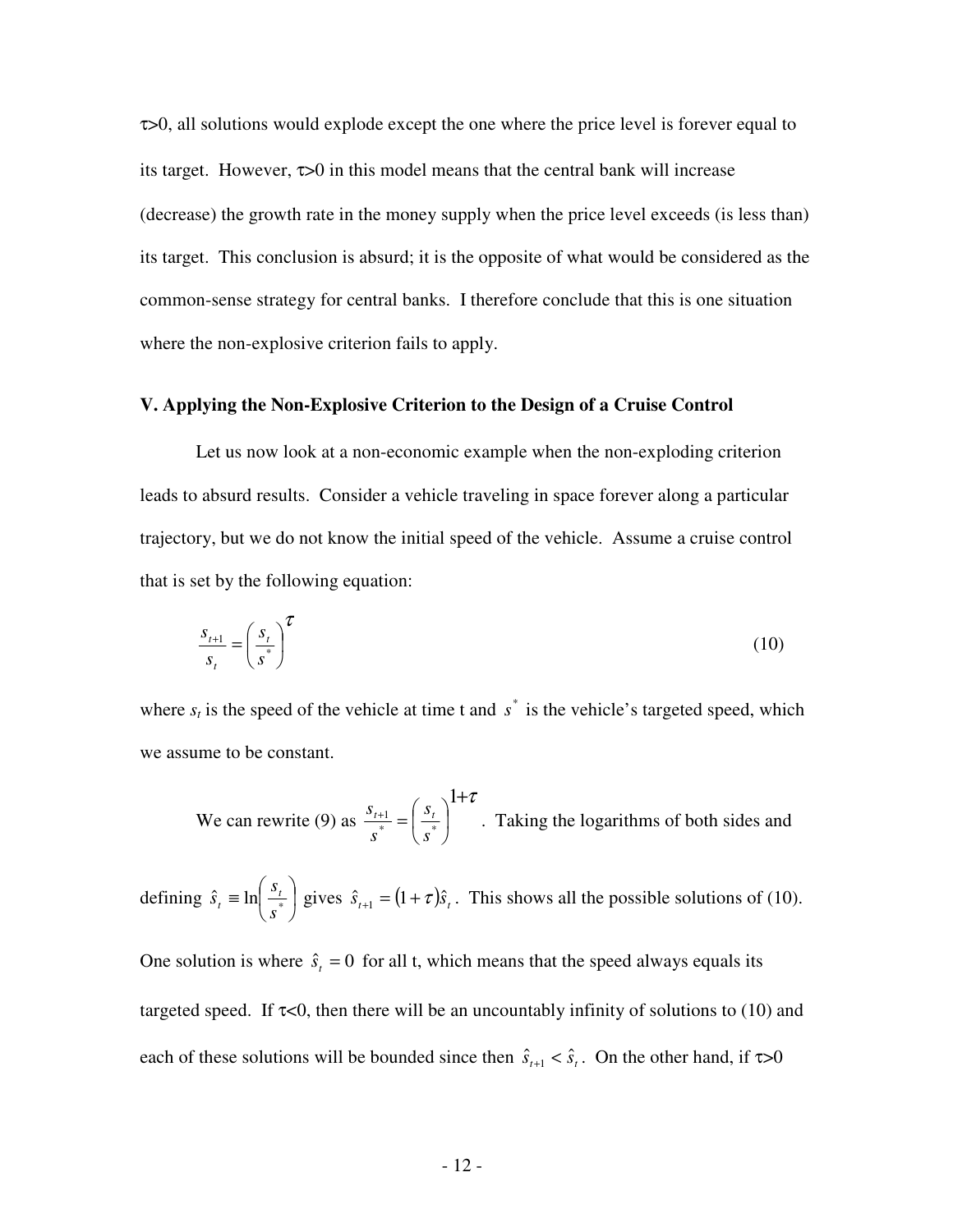then any solution where  $\hat{s}_t \neq 0$  will explode with the speed going to infinity or going to zero (which will cause  $\hat{s}_t$  to go to negative infinity).

If we applied the non-explosive criterion to this cruise control when  $\tau > 0$ , we would eliminate all the possible solutions except where the actual speed equals the projected speed for all t. If we really believed the non-explosive criterion could be applied to this example, we would then conclude that we could guarantee that the actual speed will equal the targeted speed by choosing a cruise control with  $\tau > 0$ . However, that would imply that the vehicle would speed up when the vehicle is going too fast and slow down when it goes too slow. This is the opposite of how a cruise control normally works. Again, the non-exploding criterion has led us to an absurd conclusion.

The reason that a backwards cruise control violates the non-explosive criterion should be obvious. If the speed exceeds the targeted speed and  $\tau > 0$ , the cruise control will cause the speed to increase, which will cause the excess speed to increase, which will in turn lead an even greater acceleration by the cruise control. In other word, the speed will escalate or explode whenever the speed exceeds its target.

On the other hand, if the speed falls short of the targeted speed, the backwards cruise control responds by decelerating the vehicle, which will mean that the gap between the actual and targeted speeds is even greater. This greater speed gap then causes the backwards cruise control to do even more deceleration with the percentage change in speed approaching -100%, which would be considered a speed explosion in the negative sense.

The cruise control is very analogous to the money-supply example of the previous section. If  $\tau > 0$ , then if the price level exceeds its targeted level, then the central bank

- 13 -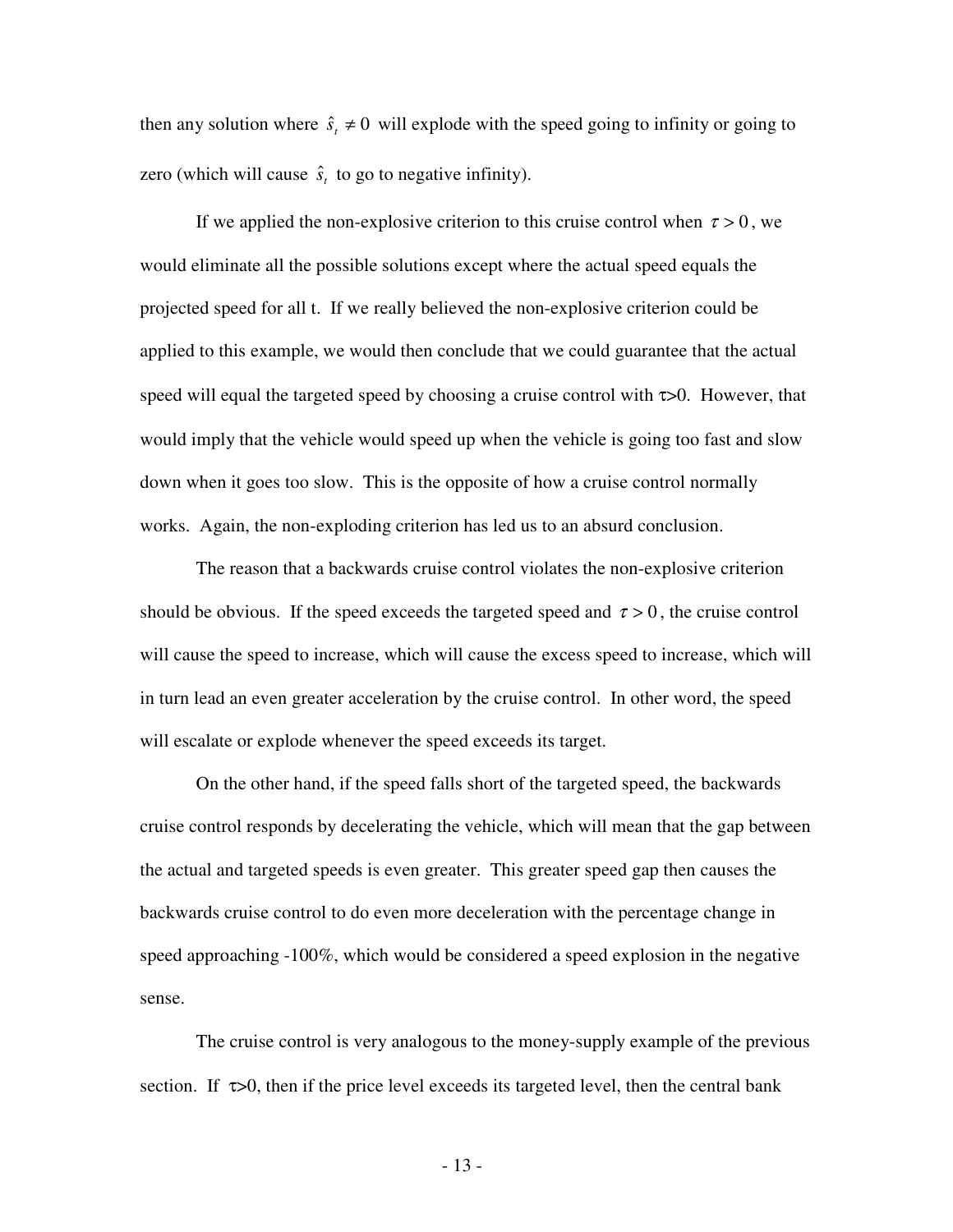would increase the money supply further causing the price level to increase further. This process escalates with an increasing rate of money supply increases and an increasing rate of inflation, i.e., both the money supply and inflation explode. For the central bank to respond in this fashion would be analogous to the cruise control accelerating when the vehicle goes too fast. Granted, in both cases the price level or the vehicle's speed explodes. However, in neither case is the explosion caused by a speculative bubble. In the case of the cruise control, the explosion of the vehicle's speed is caused by a fundamental variable –the cruise control. In the money supply example, the explosion of the price level that occurs whenever the price level exceeds its target is also caused by a fundamental variable –the money supply.

Because many economists learned about the difference between speculative bubbles and fundamental variables in the context of Blanchard and Fisher's (1992) operational definition of their "fundamental solution" and their "bubble", many of these economists may think that anything that is endogenous is a speculative variable; they may think that fundamental variables must be exogenous.

But would we not consider the acceleration of a cruise control a fundamental variable even though it is made endogenous by the cruise control? Would we not consider the money supply a fundamental variable even though it is made endogenous by a central bank policy rule? Would we not consider the nominal interest rate a fundamental variable even though it is made endogenous by a central bank policy rule?

Under the philosophy of determinism, everything is endogenous. Therefore, if we said that any fundamental variable must be exogenous and that any endogenous variable is speculative, we would conclude that in the real word, there are no fundamental

- 14 -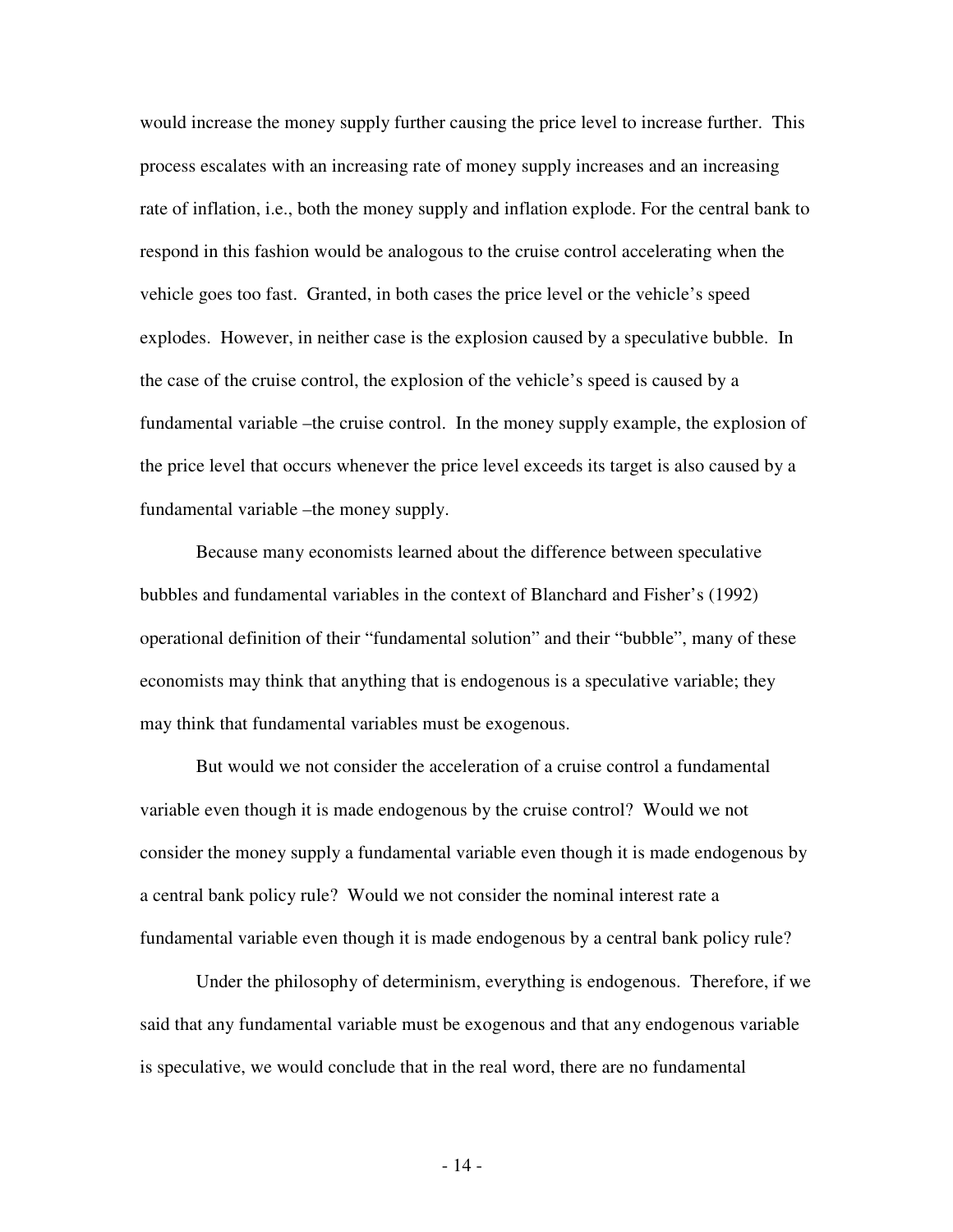variables and that all variables are speculative. Such a conclusion is absurd. Clearly, whether a variable is endogenous or exogenous has no relevance to whether the variable is a fundamental variable or a speculative variable. As a result, we should not use our desire to rule out speculative bubbles as justification to rule out explosive results caused by explosive endogenous fundamental variables.

While the current literature does not emphasize the difference between speculative bubbles and fundamental variables, the early rational-expectations literature did. The next section reviews the literature to see how that literature developed and has gone astray.

#### **VI. History of Infinite-Horizon Rational Expectations Techniques**

 When the Rational Expectations Revolution took place in the 1970s, a problem plaguing early rational expectations models having infinite horizons were speculative bubbles. These speculative bubbles are self-fulfilling price effects, which exist not for any fundamental reason but because they are expected to exist. These speculative bubbles mean an infinite number of solutions exist with these rational expectations models. As Flood and Garber (1980, p. 746) stated, "A bubble can arise when the actual market price depends positively on its own expected rate of change, as normally occurs in asset markets. … In such conditions, the arbitrary, self-fulfilling expectation of price changes may drive actual price changes independently of market fundamentals; we refer to such a situation as a price bubble." Please note that Flood and Garber's view of a speculative bubble was "independent of market fundamentals." Other early literature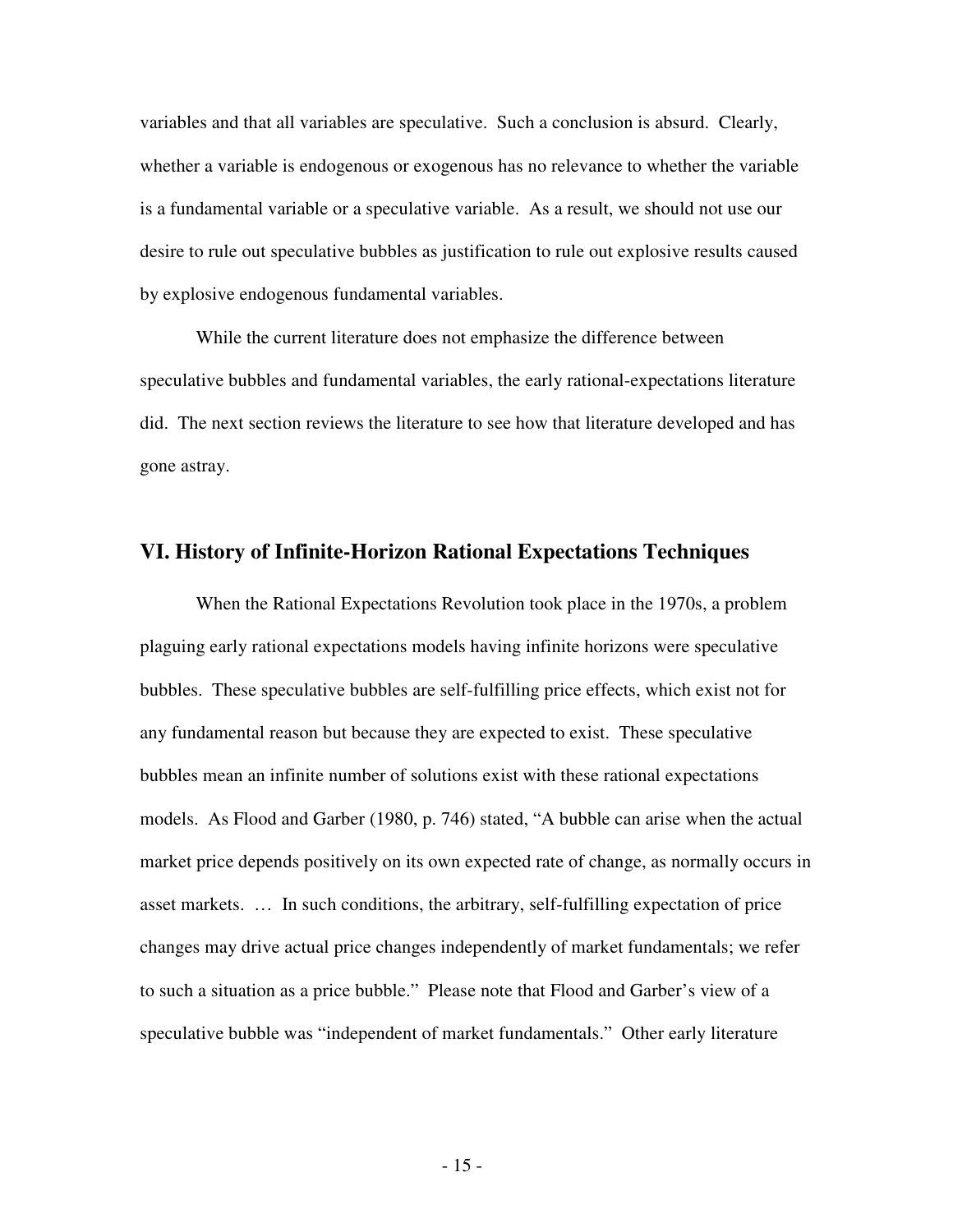similarly also emphasized the independence of speculative bubbles from market fundamentals (See Obstfelt and Rogoff, 1983; and McCallum, 1981).

 In the late 1970s and the early 1980s, several economists argued that these speculative bubbles were nuisances, distracting from what could really be learned from rational expectations models. McCallum (1999) summarizes this point of view by saying, "… many dynamic models with rational expectations (RE) feature a multiplicity of paths that satisfy all the conditions for intertemporal equilibrium. …in many applications the analyst is not specifically concerned with this multiplicity … and wishes to focus on one particular path that is presumed to be of economic relevance, e.g., if bubbles were absent."

I do agree with the literature that the speculative bubbles are distractions and that for most economic analysis we should rule out these speculative bubbles. However, the non-explosive criterion has also ruled out solutions caused by fundamental factors. My critique of the non-explosive criterion is similar to the following argument McCallum stated against the non-explosive criterion, which he refers to as the stability criterion: "…one important objective of dynamic economic analysis … will often be to determine the conditions under which a system will be dynamically stable and unstable. … To the extent, then, that this objective of analysis is important, the stability criterion is inherently unsuitable." By requiring any legitimate solution to be stable or non-explosive as required by the non-explosive criterion, we are unable to consider the possibility of explosive solutions, even if the explosive solution is caused by fundamental factors.

My critique applies not only to the non-explosive criterion but to any criterion where an analyst need only work with the expectational difference equations without

- 16 -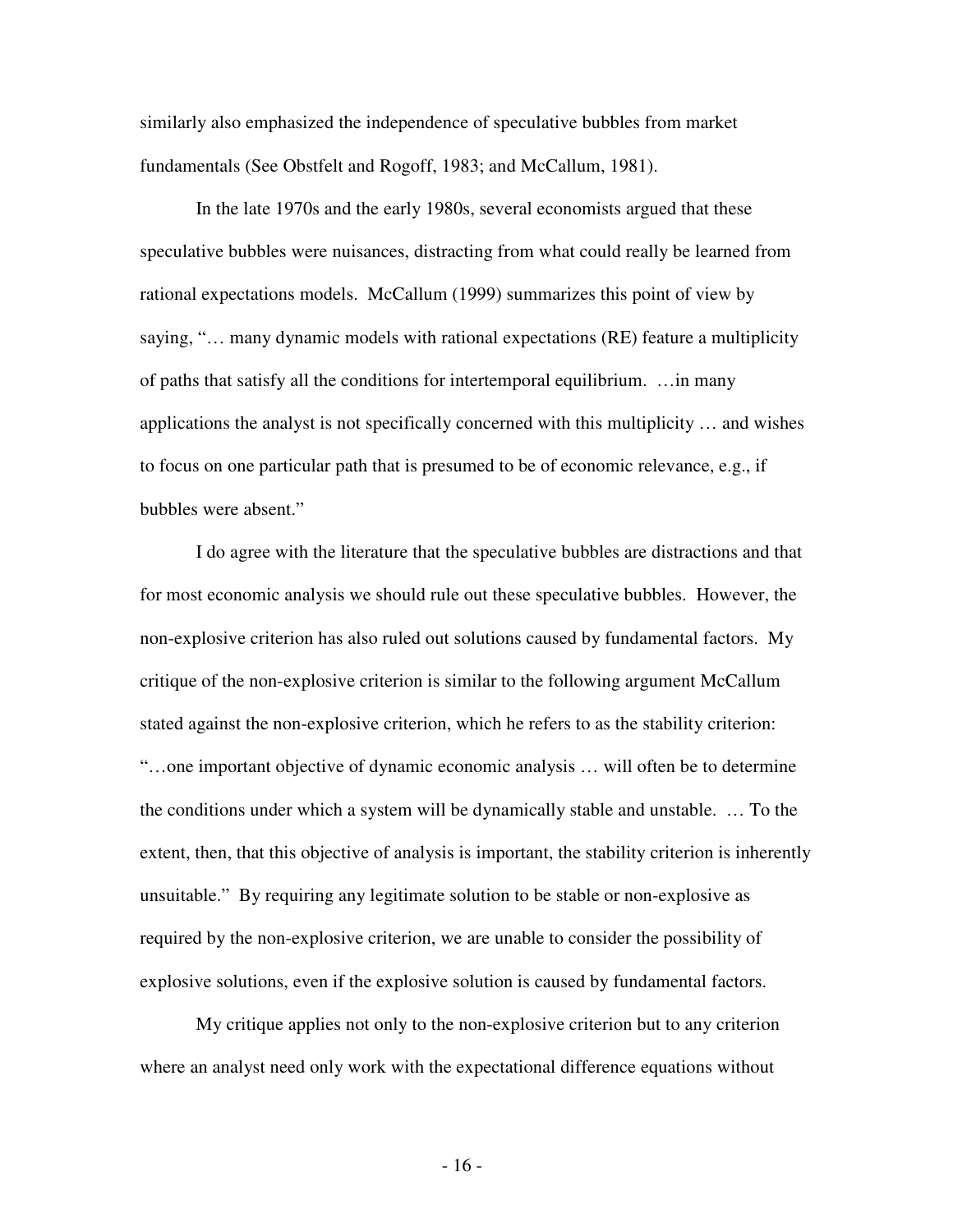understanding the economics behind the difference equations. Flood and Garber (1980) stated that, "An explicit definition of market fundamentals depends on a particular model's structure; indeed, the very notion of a bubble can make no sense in the absence of a precise model detailing a market's operation. Without such a model, it is impossible both to define market fundamentals and to isolate the trajectory characteristic of a bubble." In this paper, I argue that there is more truth in Flood and Garber's (1980) statement than most economists realize. I argue that a criterion such as the nonexploding criterion cannot be applied blindly to expectational difference equations. Instead, to eliminate speculative bubbles, we need to work carefully with the specific model to rule out speculative bubbles without also ruling out situations caused by fundamental factors.

Part of the confusion leading to the use of the nonexplosive criterion stems from an operational definition of bubbles by Blanchard and Fisher (B&F) in 1992. They start with the following expectational difference equation:

$$
y_t = aE_t[y_{t+1}] + cx_t
$$
 (11)

where  $y_t$  is the value of some variable  $y$  at time t and  $x_t$  is the value of a particular exogenous variable at time t. The parameters *a* and *c* are constants, with  $|a| < 1$ . The expectations operator given the common information set at time t is given by  $E_t[\cdot]$ . Using the law of iterated expectations and solving (11) recursively, B&F get

$$
y_t = c \sum_{k=0}^{T-t-1} a^k E_t[x_{t+k}] + a^{T-t} E_t[y_T]
$$
\n(12)

By taking the limit as T goes to infinity, B&F get

$$
y_{t} = \lim_{T \to \infty} c \sum_{k=0}^{T-t-1} a^{k} E_{t}[x_{t+k}] + \lim_{T \to \infty} a^{T-t} E_{t}[y_{T}]
$$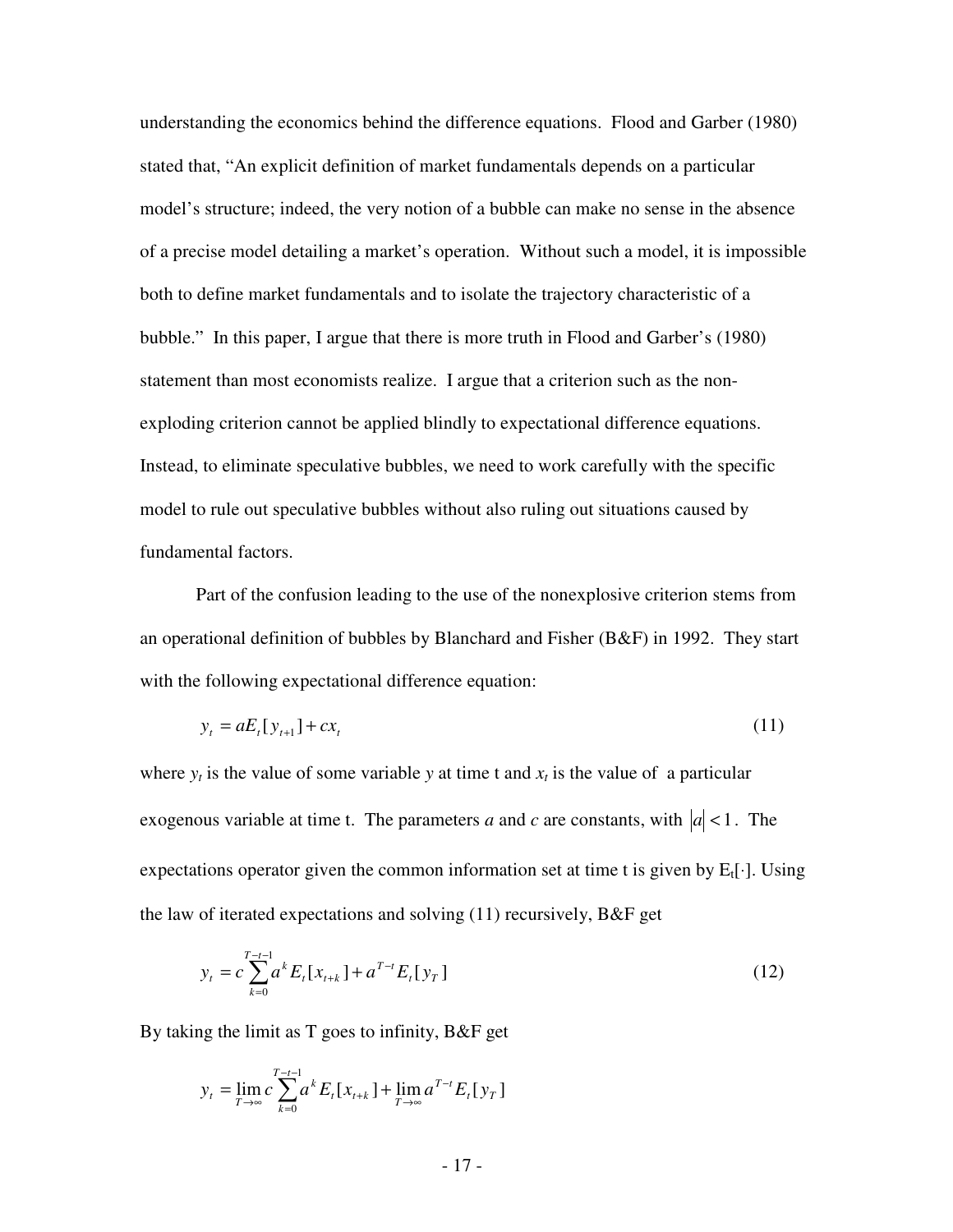B&F then define their "fundamental solution" to be where  $\lim_{T \to \infty} c \sum_{T}^{T-t}$ =  $\lim_{t\to\infty} C \leftarrow \lim_{t\to\infty} \mathcal{L}_t \mathcal{L}_{t+1}$ 1  $\boldsymbol{0}$  $\lim c \sum a^k E_t[x_{t+k}]$  $T-t$ *k*  $t \mathbf{L} \mathbf{v}_{t+k}$ *k*  $\lim_{T \to \infty} c \sum_{t=0}^{\infty} a^k E_t[x_{t+k}]$  is

well defined and where  $\lim a^{T-t} E_t[y_T] = 0$  $\lim_{t \to \infty} u$   $L_t y_T$ *tT*  $\lim_{T \to \infty} a^{T-t} E_t[y_T] = 0$ . Thus, their "fundamental solution" is:

$$
y_t = y_t^* \equiv c \sum_{k=0}^{\infty} a^k E_t[x_{t+k}] \tag{13}
$$

By B&F calling (13) the "fundamental solution", they have biased the profession to think that if only fundamental variables affect  $y_t$ , then (13) must be the solution. However, as we have seen in previous sections, endogenous fundamental variables could also affect explosive behavior that is not shown in (13).

B&F then writes the more general solution to (11) as

$$
y_t = y_t^* + b_t \tag{14}
$$

for some value *b* that would be a function of time. Since  $y_t^*$  should solve (11),

$$
y_t^* = aE_t[y_{t+1}^*] + cx_t
$$
\n(15)

Substituting (14) into (11) for both  $y_t$  and  $y_{t+1}$  gives:

$$
y_t^* + b_t = aE_t[y_{t+1}^* + b_{t+1}] + cx_t
$$

Substituting (15) into the above for  $y_t^*$  and simplifying gives  $b_t = aE_t[b_{t+1}]$ , which is itself an expectational difference equation, which we can solve backwards to get that:

$$
E_t[b_{t+k}] = \frac{b_t}{a^k} \tag{16}
$$

What B&F show by deriving (16) is that when  $|a| < 1$ , any solution to (11) other than  $y_t^*$ will be explosive. While I consider B&F's labeling of  $y_t^*$  as "the fundamental solution"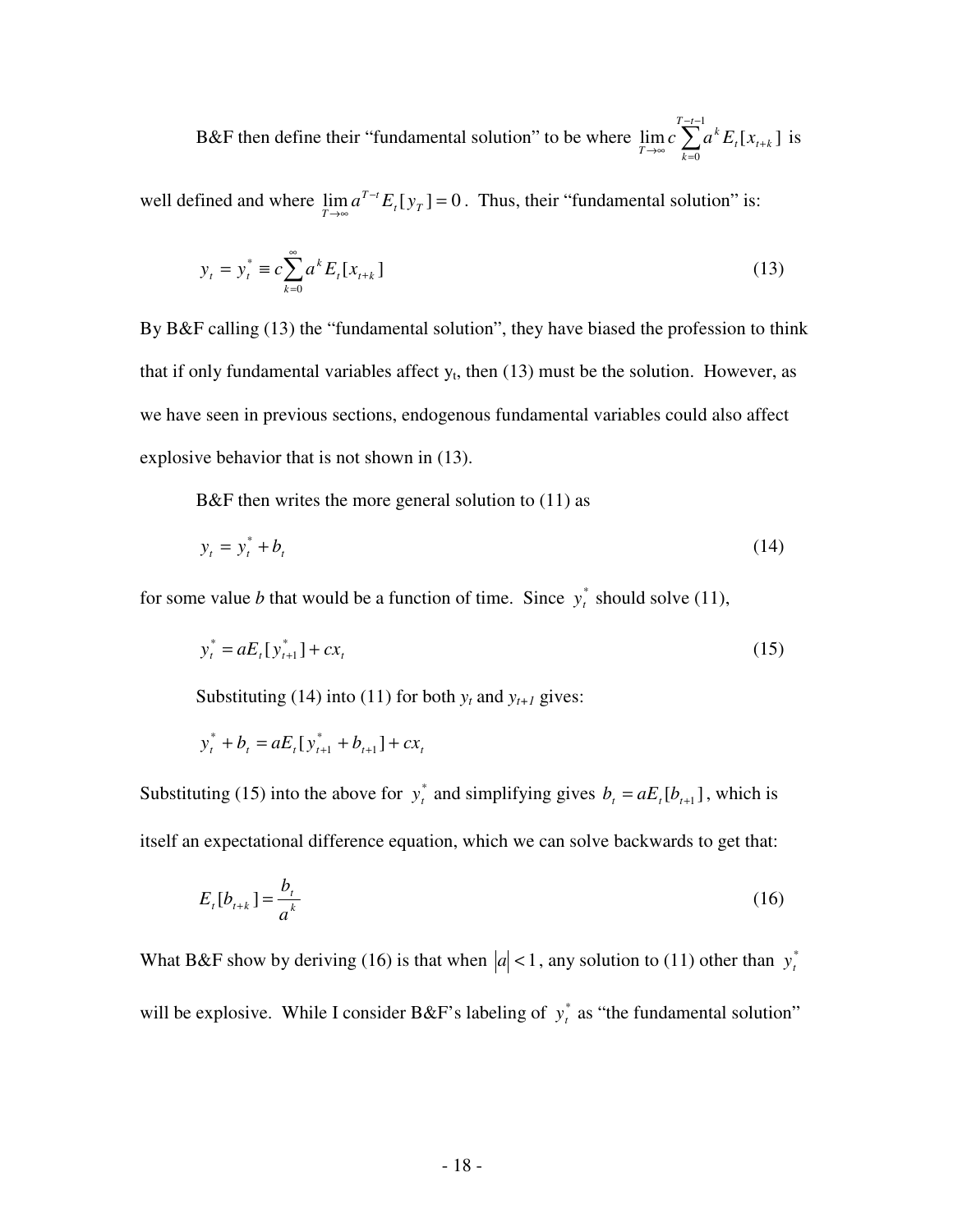to be misleading, I do agree with their analysis and conclusion that if and only if  $b_t = 0$ will a solution to  $(11)$  be nonexplosive.

B&F then go on to operationally define  $b_t$  as a bubble. Unfortunately, B&F and much of the subsequent literature has failed to distinguish B&F's bubble from a speculative bubble. This may have been true because  $B\&F's$  "bubble"  $b_t$  has the same exponential behavior as does Flood and Garber's (1980) speculative bubble.

# **VII. An Alternative Approach to Price Determinacy**

 As noted at the beginning of this paper, one of the contributing factors to the wide acceptance of the non-explosive criterion has been the cloak of infinity, which has hidden the true economic meaning of the expectational difference equations. In this section, we utilize an alternative to the non-explosive criterion that avoids logical errors involving infinity by assuming an arbitrarily large, but finite horizon to the economy. Let T represent the last period of the economy. We assume T is known in advance.

 Let us continue to assume a representative consumer, all output is consumed, and future output is known for all periods. However, we will not necessarily assume that future prices are known (although in some situations, we will conclude that they are known).

With a finite horizon, the Fisher-Euler equation  $(5)$  applies for  $t=0,1,\ldots,T-1$ . It does not apply for period T since no period T+1 exists. Therefore no new loans or bonds are issued at time T and no interest rate exists at time T. Similarly, the central bank sets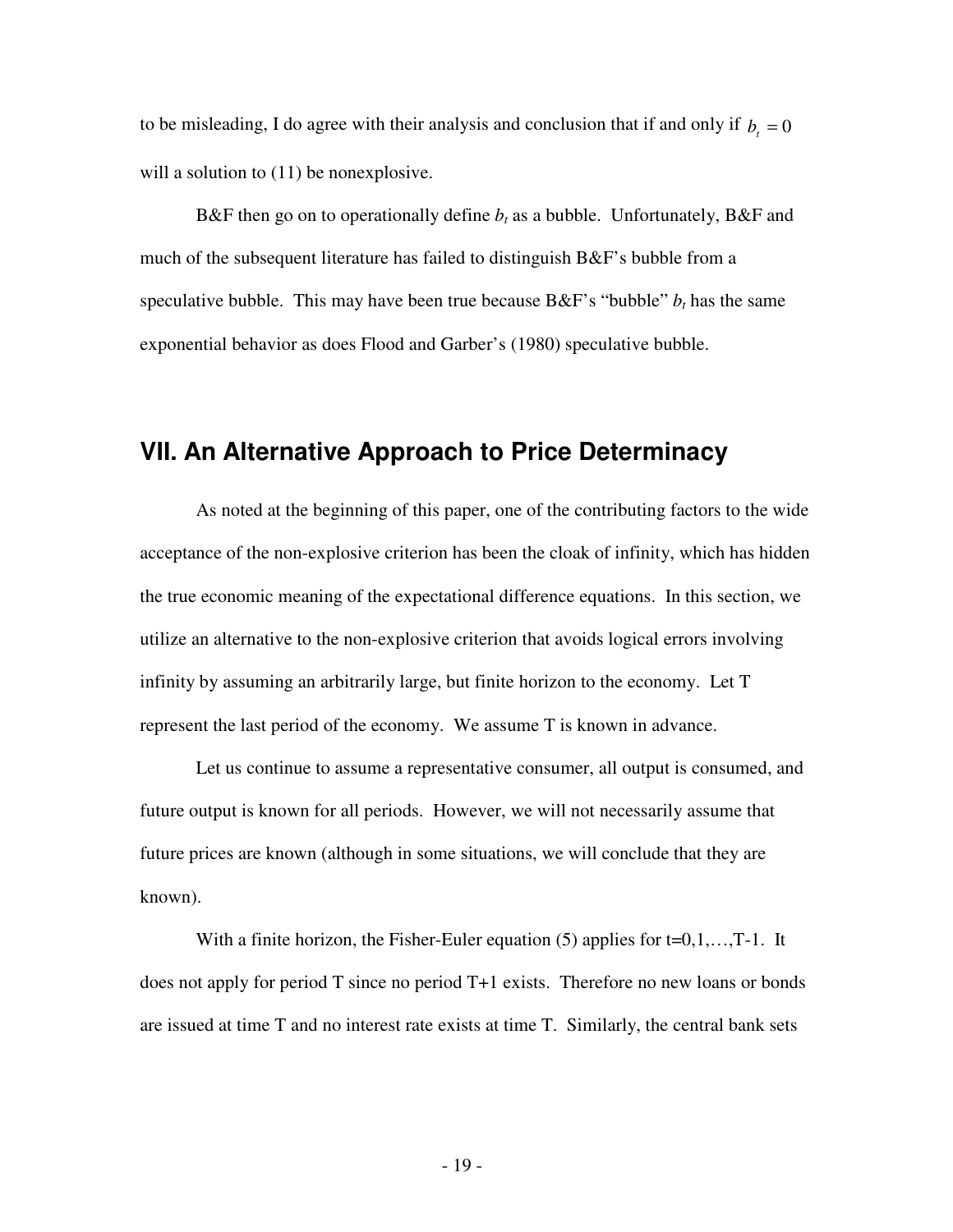the gross nominal interest rate according to feedback rule  $(6)$  for  $t=0,1,...,T-1$ . Substituting (6) into (5) results in (7) which applies for  $t=0,1,...,T-1$ .

Since there is no interest rate at time T, the central bank will have no choice at time T but to use the money supply as its instrument to conduct monetary policy. At time T, assume the cash-in-advance constraint  $M_T \leq P_T c_T$  holds for the representative consumer in the same manner as in section IV. Since there is no tomorrow at time T, consumers will spend all their money. Since all output is consumed and we have a representative agent, this cash-in-advance constraint says that  $M_T = P_T Y_T$ . Therefore, as it pursues its price-level target  $P^*_T$ , the central bank would set *T*  $T = \frac{I_T}{Y_T}$  $M_T = \frac{P_1}{P}$ \*  $=\frac{1}{x}$ , which implies

that  $P_T = P_T^*$ .

Since  $P_T = P_T^*$ , (7) implies that  $P_{T-1} = P_{T-1}^*$ . By backwards recursion, we conclude that  $P_t = P_t^*$  for t=1,2,...,T and, therefore, the price level is technically determined for this finite-horizon economy. This is true for any arbitrarily large T, so that the price level is technically determined as T goes to infinity.

A strong assumption we made is that the central bank at time T will set the money supply so it will meet its price-level target and that the public perfectly trusts the central bank to do so. This means the public has perfect confidence that the central bank in the last period will set the money supply at time T to meets its price-level target. The next subsection looks at less-than-perfect confidence in the central bank, which leads to a conclusion that is similar to the conclusions made by the previous price-determinacy literature.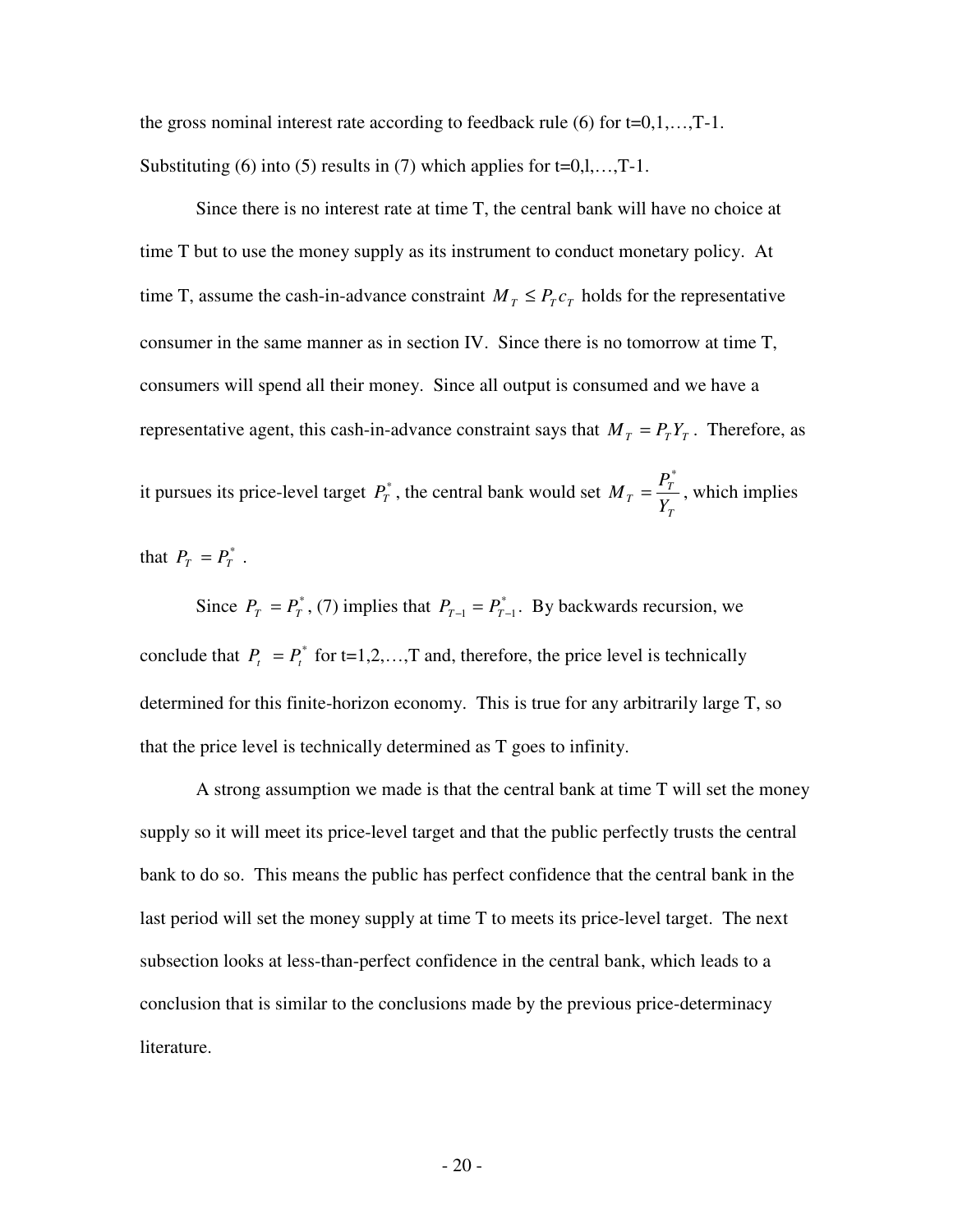#### **The Central-Bank Credibility Issue**:

 In this subsection, we assume that the public is not 100% confident that the central bank will perfectly set the money supply at time T so that  $P_T = P_T^*$ . This may be caused by a number of factors, including (i) the central bank has less-than-perfect control over the money supply, (ii) uncertainty with regard to velocity, or (iii) the central bank may change its mind between time t and time T concerning its price-level target at time  $T<sup>5</sup>$ 

Assume the public's expectation of the price level at time T is unbiased in the

sense that 
$$
E_{T-1} \left[ \frac{1}{P_T} \right] = \frac{1}{P_T^*}
$$
, which implies that  

$$
E_{T-1} \left[ \frac{P_T^*}{P_T} \right] = 1.
$$
 (17)

Using backwards recursion, (7) and (17) imply that  $P_t = P_t^*$  for t=1,2,...,T-1.

While the prices continue to be determined at their targeted levels, the uncertainty the public has concerning  $P_T$  affects their confidence about the current price being what it should be. We use confidence intervals to help us study this issue of confidence.

Define  $\tilde{P}_t$  to be the hypothetical value of  $P_t$  that would exist if the public knew at time t the actual value of all future prices including  $P_T$ . We will refer to  $\widetilde{P}_t$  as the "hypothetical true price at time t." Under this hypothetical situation (7) becomes:

$$
\left(\frac{P_i^*}{\widetilde{P}_t}\right)^{1+\widetilde{L}} = \frac{P_{i+1}^*}{\widetilde{P}_{i+1}}
$$
\n(18)

 $\overline{a}$ 

<sup>&</sup>lt;sup>5</sup> For tractability reasons we assume that the announced price level target  $P_T^*$  does not change over time.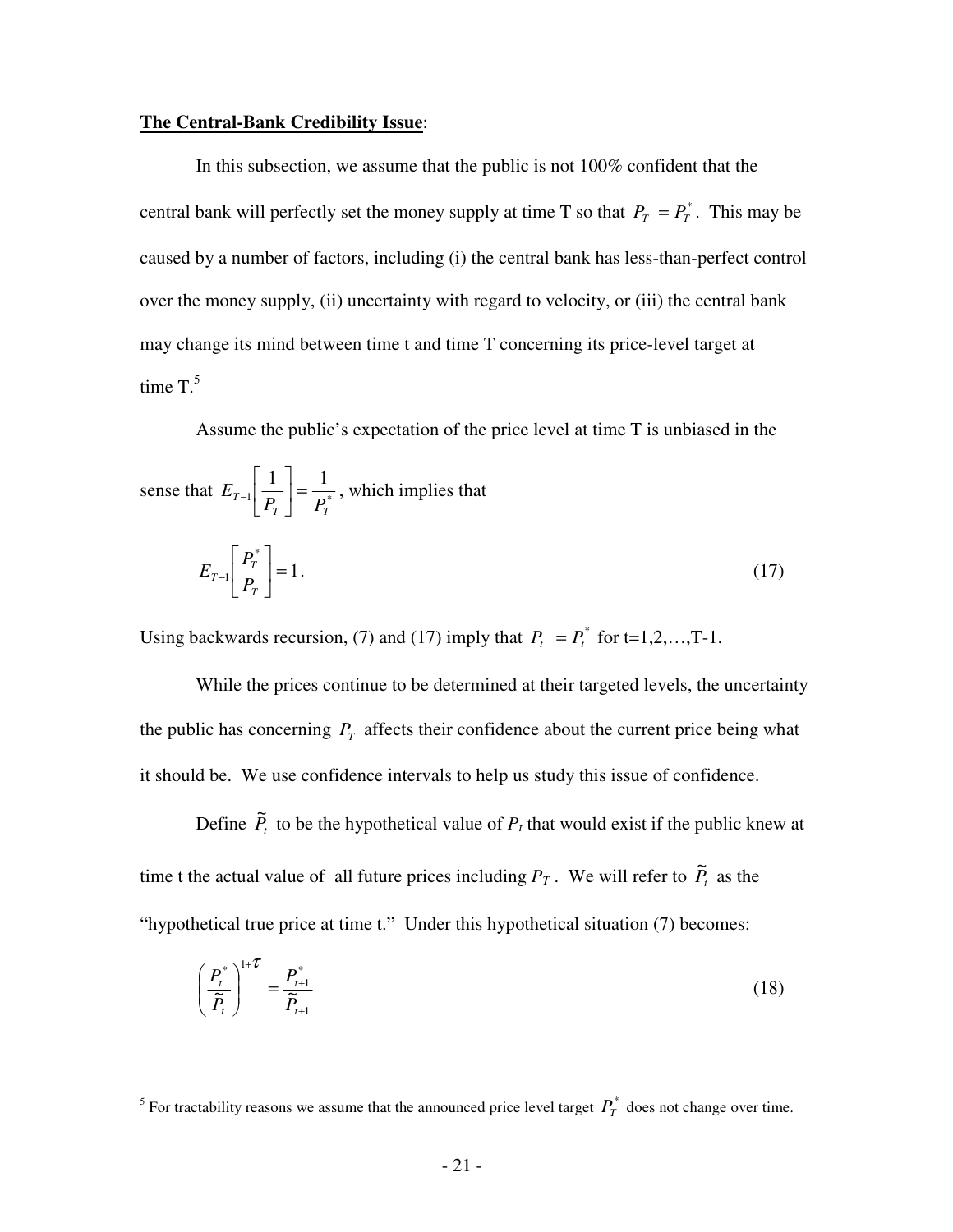Taking the reciprocal of (18), taking the natural logarithm of both sides, and solving it backwards gives:

$$
\widetilde{\hat{P}}_t = \frac{\hat{P}_T}{\left(1+\tau\right)^{T-t}}\tag{19}
$$

where  $\hat{P}_t \equiv \ln \left| \frac{F_t}{P^*} \right|$ - $\backslash$  $\overline{\phantom{a}}$  $\setminus$ ſ  $\equiv \ln \left| \frac{\Delta t}{D^*} \right|$  $\tilde{\bf{b}}$ ln  $\tilde{\hat{P}}$ *t*  $\frac{d}{dt}$   $\equiv$   $\ln \left( \frac{I_t}{P_t} \right)$  $\widetilde{\hat{P}}_t \equiv \ln\left(\frac{P_t}{P_t^*}\right)$ . We refer to  $\widetilde{\hat{P}}_t$  $\widetilde{\hat{P}}_t$  as the "hypothetical true value for  $\hat{P}_t$ ."

(Remember that  $\hat{P}_t \equiv \ln \left| \frac{I_t}{R} \right|$ - $\backslash$  $\overline{\phantom{a}}$ l ſ  $\hat{P}_t \equiv \ln \left| \frac{P_t}{D^*} \right|$ *t t*  $\mu$ <sup>- $\mu$ </sup> *P*<sub>*l*</sub> *P*  $\hat{P}_t \equiv \ln \left| \frac{P_t}{R} \right|$ ). Let  $\left[ \hat{P}_T \right]_{\alpha,t}$  represent the public's confidence interval at

time t of  $\hat{P}_T$  for a certain defined level of confidence (e.g.  $\alpha=95\%$ ).

Substituting this confidence interval into (19), we conclude that

$$
\left[\tilde{\hat{P}}_t\right]_{\alpha,t} = \frac{\left[\hat{P}_T\right]_{\alpha,t}}{\left(1+\tau\right)^{T-t}}\,. \tag{20}
$$

where  $\left. P_{\scriptscriptstyle t} \right|_{\alpha,\scriptscriptstyle t}$  $\tilde{\hat{P}}$  $\int_{\alpha}$ 1 L  $\begin{bmatrix} \tilde{\hat{P}}_t \end{bmatrix}$  is the confidence interval the public has for the hypothetical true value of

 $\hat{P}_t$ . Equation (20) states the relationship between the confidence interval for the true hypothetical price at time t and the confidence interval of the price level at time *T*.

Consider the case where  $\tau=0$ . Then, by (20) the size of  $[P_t]_{\alpha,t}$  $[\tilde{\hat{P}}_t]_{\alpha,t}$  will equal the size of  $[\hat{P}_T]_{\alpha,t}$ . The size of the public's confidence interval  $[\hat{P}_T]_{\alpha,t}$  will likely increase as *T* increases but *t* remains constant. If  $[\hat{P}_T]_{\alpha,t}$  goes to infinity in size as *T* goes to infinity, then so would  $\left. \frac{\ddot{P}_t}{\dot{P}_{\alpha,t}} \right|_{\alpha,t}$  $\tilde{\hat{P}}$  $\int_{\alpha}$ 1 L  $\left[\begin{array}{c} \widetilde{\hat{P}}_t \end{array}\right]$  . Such an infinite confidence interval for  $\widetilde{\hat{P}}_t$  $\tilde{\hat{P}}_t$  means the public would have no confidence in the current price level being close to its true level. We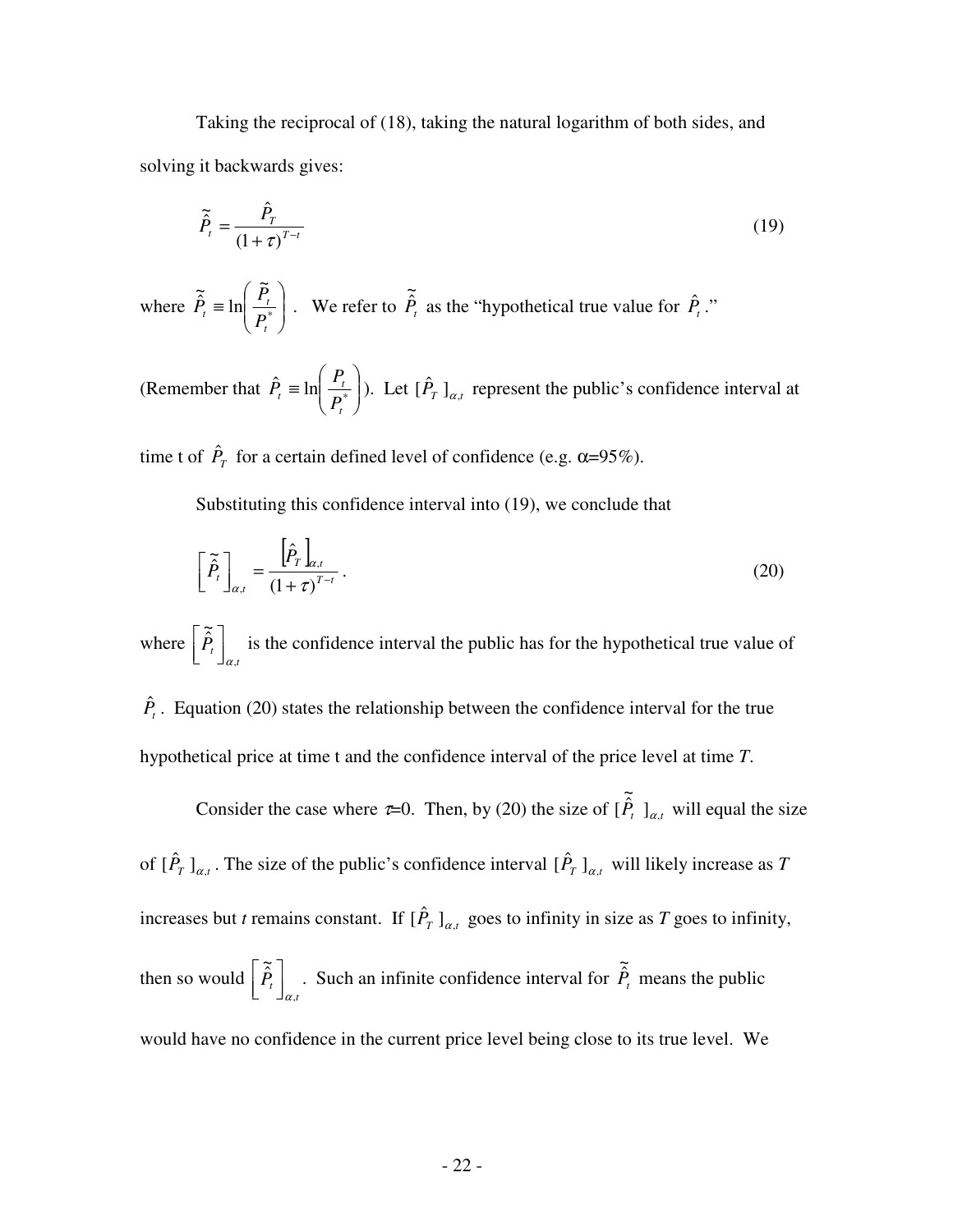interpret this result as being consistent with the problem of price indeterminacy as discuss in the previous price-determinacy literature.

On the other hand, if  $\tau > 0$  then the term  $(1 + \tau)^{T-t}$  will increase as T goes to infinity. The increase in  $(1 + \tau)^{T-t}$  may be sufficient to offset the increase in the size of  $[\hat{P}_T]_{\alpha,t}$ . In fact the larger is  $\tau$ , the more likely the increase in  $(1+\tau)^{T-t}$  will offset the increase in the size of  $[\hat{P}_T]_{\alpha,t}$ . This conclusion I think is similar to the issue addressed by the previous price determinacy literature. In other words, while for a finite-horizon economy, prices are technically determined for any arbitrarily large horizon T, the confidence the public has in the central bank meeting the price target it has announced at time t for time T could go to zero (meaning the size of the confidence interval for  $P_T$  goes to infinity) as T goes to infinity. By following the feedback rule (6) for some  $\tau$  in (0,1), the public's confidence in the true value of  $P_t$  can be kept high; the larger is  $\tau$ , the greater will be the public's confidence in  $\hat{P}_t$ .

In summary, with respect to price-level targeting, applying the finite-horizon approach to price determinacy resulted in the same policy implications as did the previous literature using the non-explosive criterion. However, most monetary economists give more attention to inflation targeting (IT) than price-level targeting. As the next section shows, applying the finite-horizon approach to IT gives substantially different results than has the previous literature.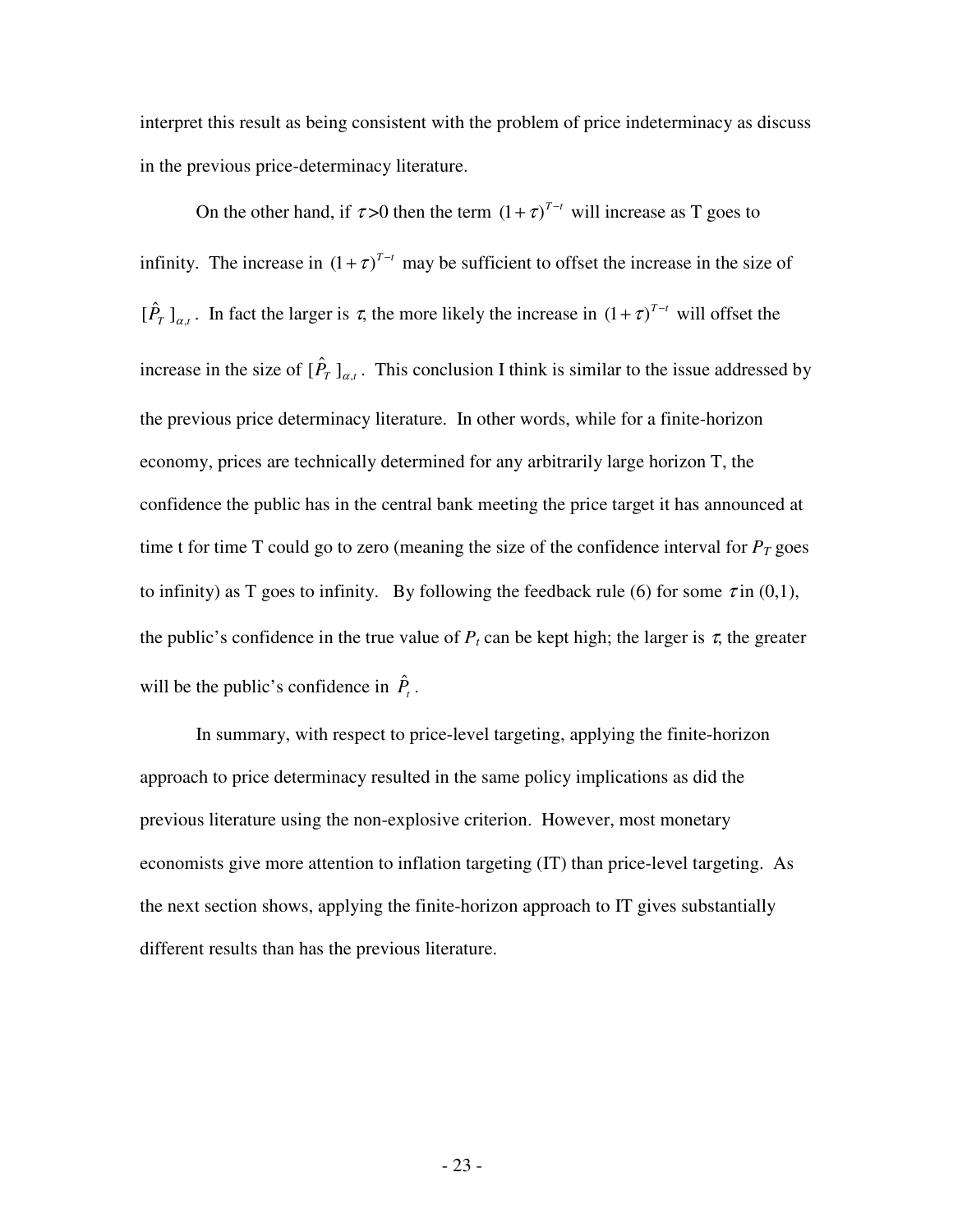#### Inflation Targeting:

 In this subsection we look at inflation targeting (IT). We start this section with a brief review of how the previous literature used the non-explosive criterion to claim that prices are determined under IT as long as the central bank follows a feedback rule such as the Taylor's rule. We then look at IT in a finite economy. We find that in a finitehorizon economy, no matter how large is the horizon, prices are not determined under IT.

 Assume again an economy where the Fisher-Euler equation (5) applies, *P-1*=1.0,  $\pi_{-1} = \pi_{-1}^*$ , and the representative consumer has perfect foresight of future prices and

output. Where −1 ≡ *t t*  $^{t}$ <sup>-</sup>  $P_{t}$ *P*  $\pi_t = \frac{t}{n}$ , the Fisher-Euler equation (5) then implies that

$$
\pi_{t+1} = R_t \beta \frac{U'(Y_{t+1})}{U'(Y_t)}
$$
\n(21)

 Assume the central bank follows a feedback rule for setting the nominal interest rate so that

$$
\hat{R}_t = \frac{U'(Y_t)\pi_{t+1}^*}{\beta U'(Y_{t+1})} \left(\frac{\pi_t}{\pi_t^*}\right)^{\tau}
$$
\n(22)

Equation (22) is reflecting current-inflation-targeting.<sup>6</sup> Substituting (22) into (21) gives

$$
\frac{\pi_{t+1}}{\pi_{t+1}^*} = \left(\frac{\pi_t}{\pi_t^*}\right)^{\tau}
$$
\n(23)

Taking the natural log of both sides we get

$$
\hat{\pi}_{t+1} = \tau \, \hat{\pi}_t \tag{24}
$$

<sup>&</sup>lt;sup>6</sup> Eagle (2006) argues that current inflation targeting does not make sense as a feedback rule since at the time the central bank sets  $R_t$ , it does not know  $P_t$  and hence does not know  $\pi_t$ . In this paper, we will ignore this issue as the price-determinacy literature usually does analyze current inflation targeting.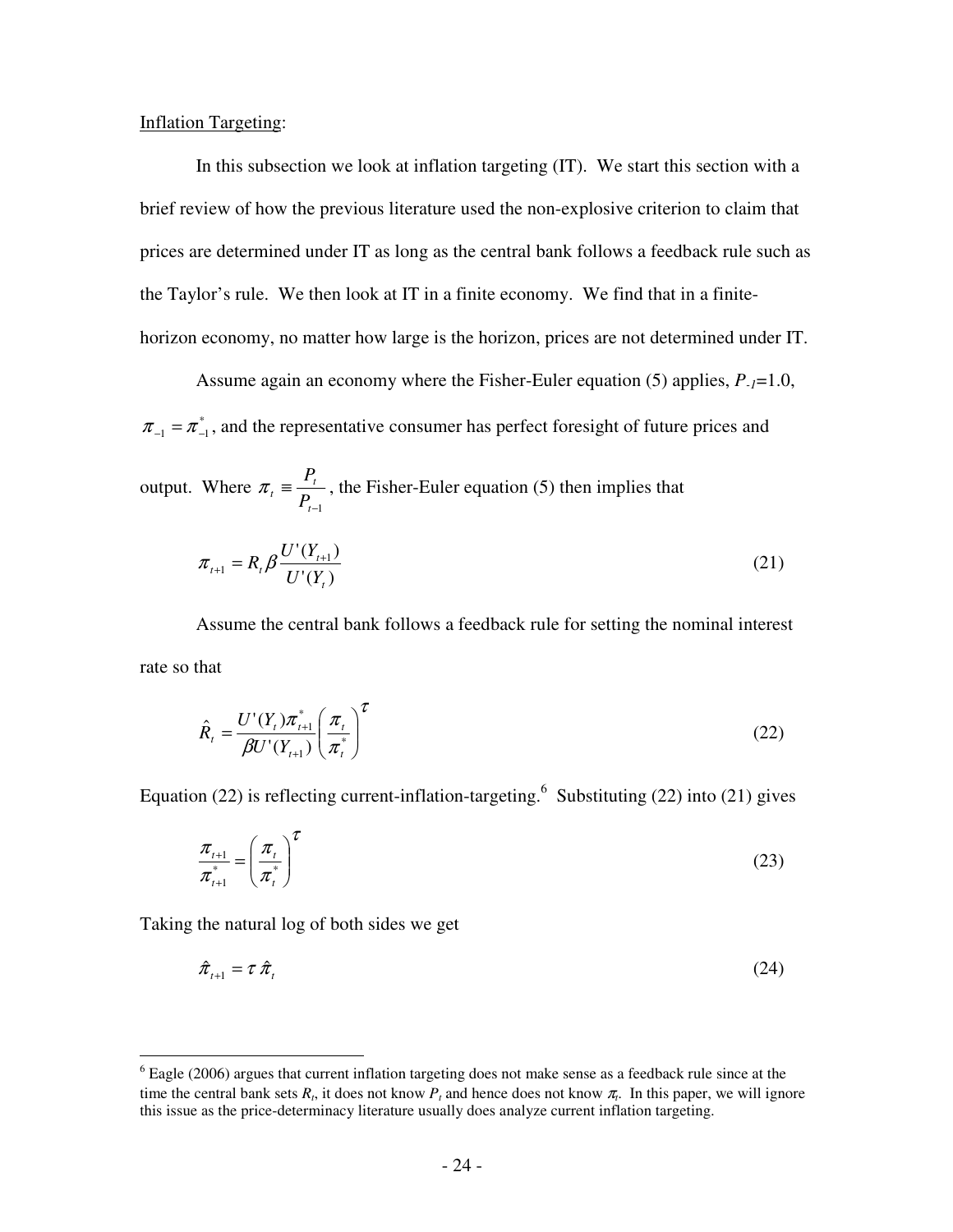where  $\tilde{\pi}_t \equiv \ln \left| \frac{\lambda_t}{\pi^*} \right|$ - $\backslash$  $\overline{\phantom{a}}$ l ſ  $\widetilde{\pi}_{t} = \ln \left| \frac{\pi_{t}}{\pi^{*}} \right|$ *t t t* π  $\tilde{\pi}_i \equiv \ln \left| \frac{\pi_i}{\pi} \right|$ . If  $\tau > 1$ , then a unique bounded solution exists for  $\tilde{\pi}_i$ , which is

where  $\tilde{\pi}_t = 0$  or  $\pi_t = \pi_t^*$  for t=0,1,..., $\infty$ . The previous literature has used the nonexploding criterion and followed this line of logic to conclude that prices are determined under IT. Since  $\pi_t = \pi_t^*$  for t=0,1,..., $\infty$  and P<sub>-1</sub> is given, all prices can be determined recursively since  $P_t = \pi_t P_{t-1}$ .

 Because this paper rejects the non-explosive criterion, this section takes a different approach to the issue of price determinacy. We now looks at an economy with a finite horizon to see if prices are determined under IT. We find that the price level is indeterminate under IT, regardless how large is the finite horizon.

We first need to determine how this economy will work at the end of the horizon. We must be careful so that how the central bank sets  $R_{T-1}$  is consistent with how the central bank sets M<sub>T</sub>. We assume the central bank will set M<sub>T</sub> so that  $\pi_T = \pi_T^*$ . To do so under the CIA constraint of this paper, the central bank would set  $M_T = \pi_T^* P_{T-1} Y_T$ .

For  $t=0,1,...,T-2$ , we assume the central bank sets the gross nominal interest rate following feedback rule  $(22)$ , which implies through  $(21)$  that  $(23)$  holds for t=0,1,...,T-2. Note that if we also assumed (22) and hence (23) applied for t=T-1, then if  $\pi_{T-2}$  differed from  $\pi^*_{T-2}$ , then (23) would conflict with our assumption that the central bank will set the money supply so that  $\pi_T = \pi_T^*$ . Instead, assume at time t=T-1, the central bank pegs the gross nominal interest rate to equal

$$
\hat{R}_t = \frac{U'(Y_t)\pi_{t+1}^*}{\beta U'(Y_{t+1})}
$$
\n(25)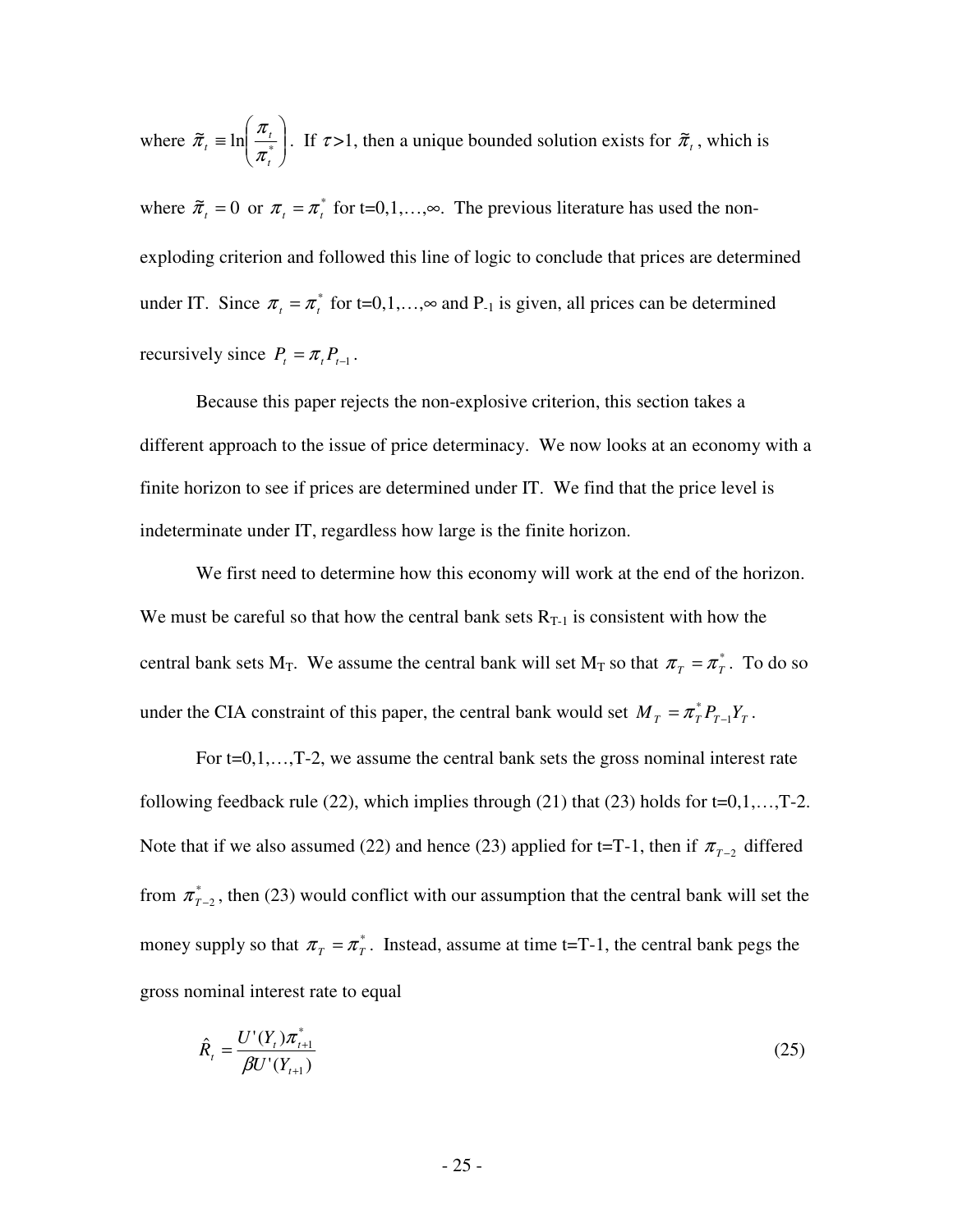By substituting (25) into (21) evaluated at t=T-1, we then get that  $\pi_T = \pi_T^*$ .

 For this finite economy, inflation targeting leads to price indeterminacy because the number of unknowns exceeds the number of equations. There are T+1 unknowns in the system. These unknowns are  $\pi_0$ ,  $\pi_1$ , ...,  $\pi_T$ . There are T equations. These equations are (23) for t=0,1,...,T-2 and  $\pi$ <sub>*T*</sub> =  $\pi$ <sup>\*</sup><sub>*T*</sub>. Since there are more unknowns than equations, this system is unable to determine all the unknowns. This is true regardless how large, but finite, T is. For simple examples verifying this indeterminacy, see Eagle (2006). The reasons that the previous literature has not realized that this difference between unknowns and equations is that for an infinite-time economy, it makes no sense to compare an infinite number of unknowns to an infinite number of equations, and because economists have relied on the flawed non-exploding criterion.

 Eagle (2006) discusses this price-indeterminacy of IT further. He finds that even in an infinite horizon economy, there is no mechanism to determine the current price level other than the mechanism by which the central bank looks at the current inflation rate (and hence price level) when it pegs the nominal interest rate. He argues that it is absurd to think that a mechanism by which the inflation rate affects the nominal interest rate is the mechanism by which that inflation rate is determined.

#### **VIII. Should Normal Academic Standards Apply To Economics?**

 This section further discusses the reasons that I have asked the whole economic profession to step in and police the price-determinacy literature. My charge is that the price-determinacy literature usually uses the non-explosive criterion as though it is a well accepted, undeniable mathematical fact, without identifying the non-explosive criterion,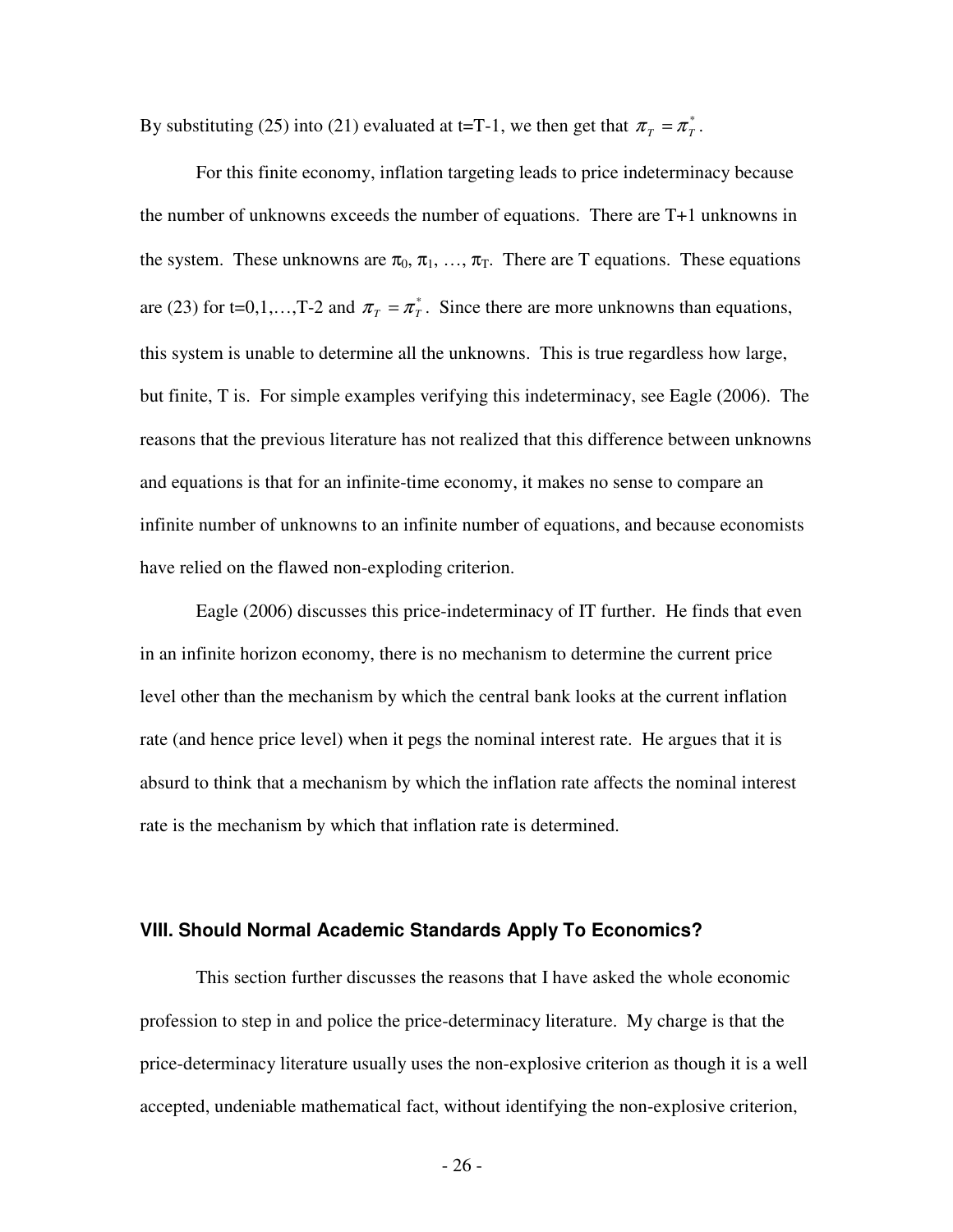without referencing the foundational literature for the criterion, and without stating the assumptions underlying the criterion. Dittmer and Gavin (2005) are typical of how the price-determinacy literature uses the non-explosive criterion. On p. 340, they state, "For a unique solution to this system, we need one eigenvalue inside the unit circle and the other outside." They do not identify that they are applying the non-explosive criterion. They do not reference Blanchard and Kahn (1980), which is from where this condition comes. They do not state the assumptions that they are making when they apply this condition, which is that they are implicitly assuming that their solution cannot explode. They make no mention of speculative bubbles, even though ruling out speculative bubbles was the reason why Blanchard and Kahn (1980) developed their condition. Without such references, it is difficult for someone from outside the literature to read this literature and understand the logical basis for their arguments.

Woodford (2003) provides another example of the referencing or lack thereof within the price-determinacy literature. On p. 81, he states, "...this equation can be solved forward (as discussed further in Appendix A) to obtain a unique bounded solution…" Nowhere, does Woodford cite that the basis for his assuming his solution is bounded is the non-explosive criterion, Sargent's (1979) precedent, or Blanchard and Kahn's (1980) condition. As with Dittmar and Gavin (2005), Woodford makes no mention of speculative bubbles. Instead on p. 632 in his Appendix A, Woodford discusses some inverse function theorem that results in a bounded unique solution. Also, on p. 79, Woodford states, "In the case of tight enough bounds on the variations that are considered in these variables, it suffices to take into account only the bounded solutions to a system consisting of log-linear approximations …" Given that the basis for

- 27 -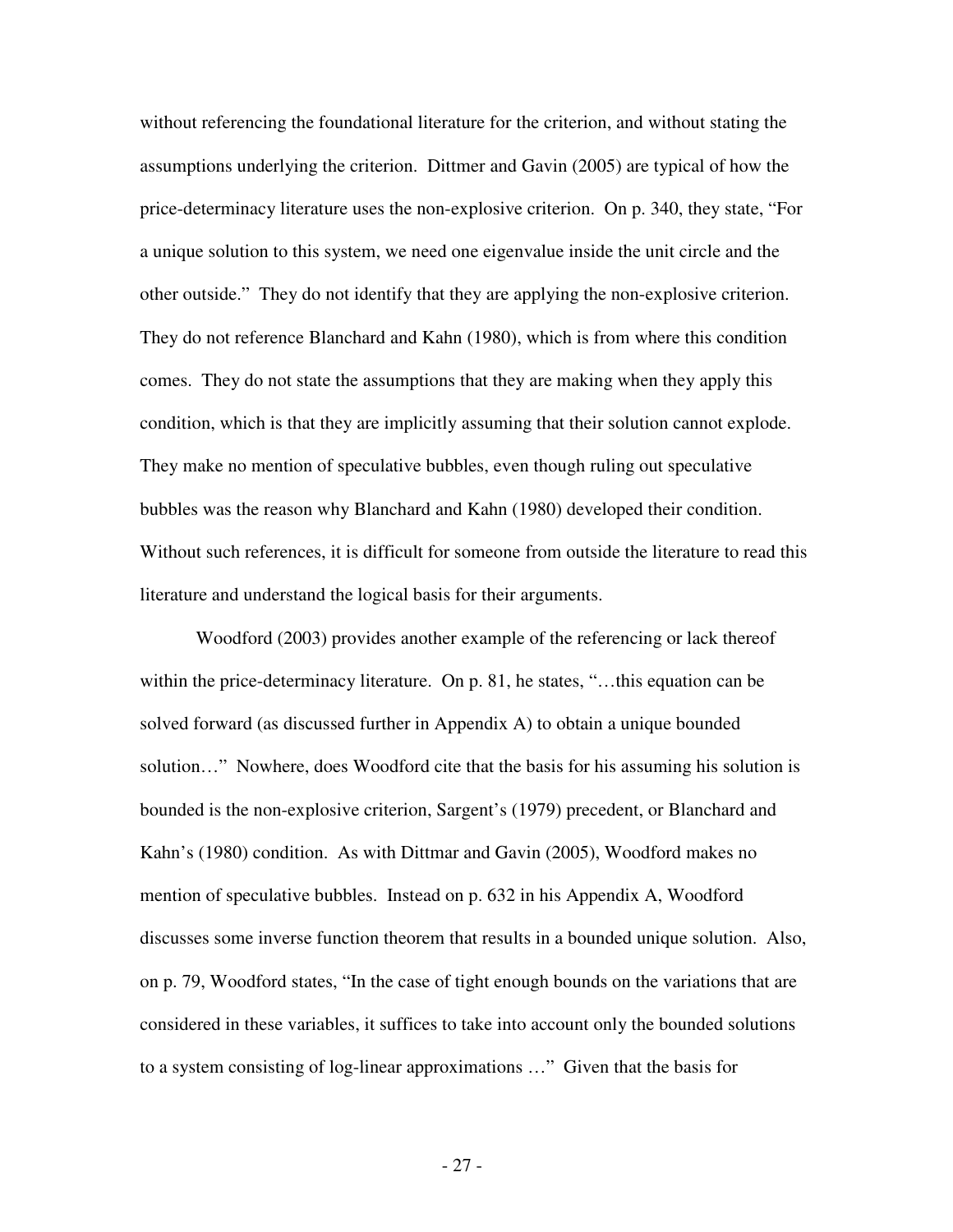assuming a bounded solution in the price-determinacy literature is the non-exploding criterion, these statements by Woodford mke it difficult for readers to learn the true basis of that bounded assumption. This situation has been made even more aggravating when Woodford has refused to respond to my repeated requests for the reason and justification for his assuming his solution is bounded.<sup>7</sup> Is this how the field of economics is supposed to operate? Is our theory held together by economists ignoring questions and critiques? If so maybe, economics deserves its label of the "dismal science."

The lack of referencing concerning the non-explosive criterion seems to be epidemic in economics. McCallum (1999) conducted an informal review of the rational expectations literature and found that literature often does not identify the non-explosive criterion (or what he called the saddle-point or stability criterion) when that literature applies the non-explosive criterion.

 These instances where references are lacking, I consider to be violations of normal academic standards. Without these proper references, it is difficult for the reader of this literature to understand why this literature is assuming the solutions must be bounded or why the roots must be related inside and outside the unit circle as Blanchard and Kahn (1980 state even though Blachard and Kahn are not referenced. Fortunately, I did eventually find someone in the literature who took the time to answer my questions and provided me with the history of the non-explosive criterion. Also, I learned from several papers by Bennett McCallum who has followed normal academic standards of referencing.

 $\overline{a}$ 

 $<sup>7</sup>$  Over the last several years, I have repeatedly asked him by email, by phone, and by formal letter to</sup> explain why he assumes his solution is bounded. He has not responded to my requests for this information.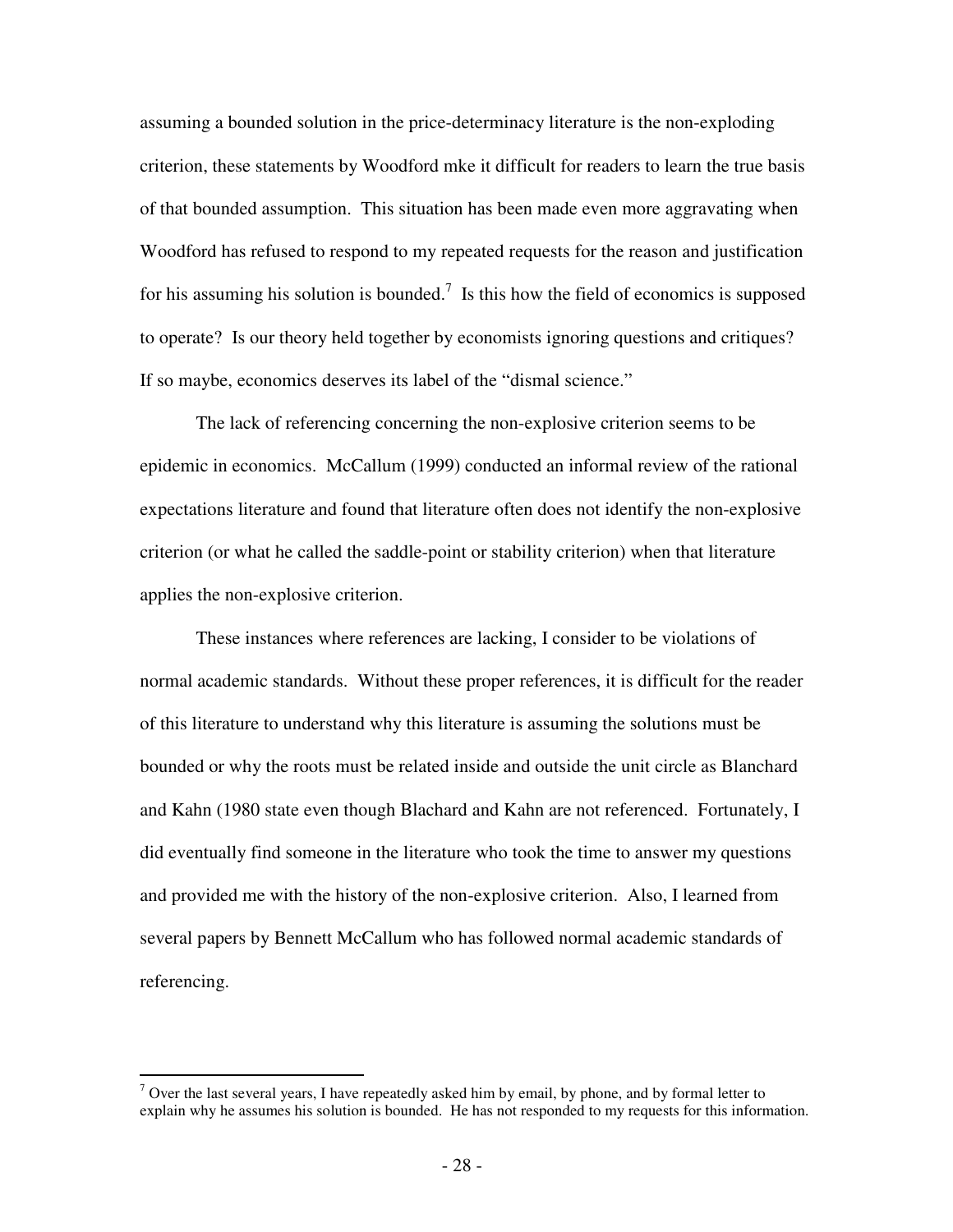However, even after I have learned the basis for the non-explosive criterion and have challenged it showing examples where it fails, <sup>8</sup> referees have rejected my challenges by stating that some unreferenced literature exists that does justify the use of the nonexplosive criterion. Explaining a rejection from *Econometrica*, Levin (2004) wrote, "You may not be aware that there is a large literature in economics that attacks the issue of the boundedness of solutions to infinite horizon problems generally with the use of examples and models from economics... . In the case of single person optimization problems, this falls under the category of transversality conditions. Infinite horizon existence results generally follow from carefully relating a finite horizon truncated economy to the infinite horizon economy. In some cases, boundedness follows naturally from economic assumptions. In other cases (most obviously models of growth) they do not." Dr. Levine did not provide references for me to find this literature, but with *Econometrica*, I consider myself fortunate to have received any feedback at all.

 To explain why s/he was recommending rejection of my critique of Woodford (2003), an anonymous referee from *Economic Inquiry* wrote, "While a complete presentation of the conditions necessary for this to be true is not provided by Woodford, there is a well defined literature which explains under what circumstances the solution is bounded. As a result, the paper should not be published." The referee goes on to say that, "While Woodford does not provide details necessary to show the solution is bounded, there are well known arguments which show under what conditions the solution is bounded." In essence, the referee was saying that Woodford did not have the burden of proof to reference this literature, but that I as a critic did have the burden to prove that no literature existed that justified Woodford's bounded assumption.

<sup>&</sup>lt;sup>8</sup> See Eagle and Murf (2005) and Eagle (2005c).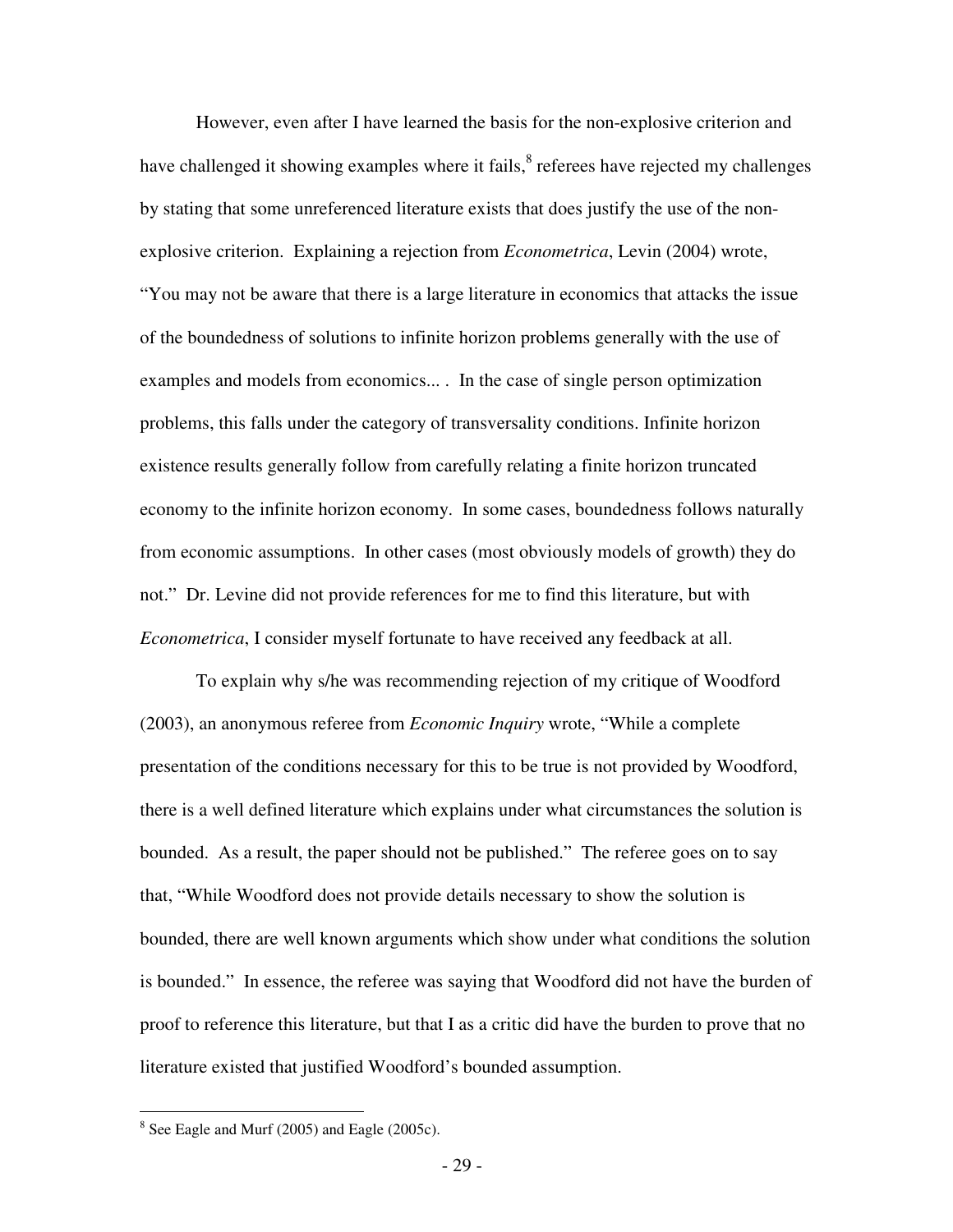In this case, the referee did cite some literature: Brock and Mirman (1972), Lucas (1978), and Calin, Chen, Cosiman and Himonas (2005). S/he also stated "a comprehensive proof of this solution to such models can be found in Altug and Labadie (1994, Chapter 5)." However, close inspection of this "well-defined literature" shows that none of it applies to the models used by the price-determinacy literature. The "welldefined literature" included several models that did not include money: Brock and Mirman (1972), Lucas (1978), and Coleman (1989), and Calin, Chen, Cosmano and Himaonas (2005). Clearly, the presumption should be that results involving nonmonetary economies do not apply to monetary economies unless someone proves that the results apply even in a monetary economy. The price-determinacy literature has not met that burden of proof and probably will be unable to do so as we will explain later.

The only model of a monetary economy cited by the referee was Altug and Labadie's (1995) Chapter 5 model. However, Altug and Labadie's Chapter 5 model includes a cash-in-advance constraint and assumes upper bounds to the growth rate of the money supply. I am aware of no model in the price-determinacy literature involving a central bank pegging the nominal interest rate that assumes an upper bound to growth rate of the money supply as such a constraint would also constrain the central bank's feedback rule for setting the nominal interest rate. In particular; Woodford's (2003) Chapter 2 model definitely does not assume any upper bound to the growth rate in the money supply. As a result, Altug and Labadie's Chapter 5 model does not apply because it has different assumptions from models of the price-determinacy literature.

 As a profession, we need to ask ourselves, "Who has the burden of proof in discussions involving logic?" Should it be the burden of proof for challengers of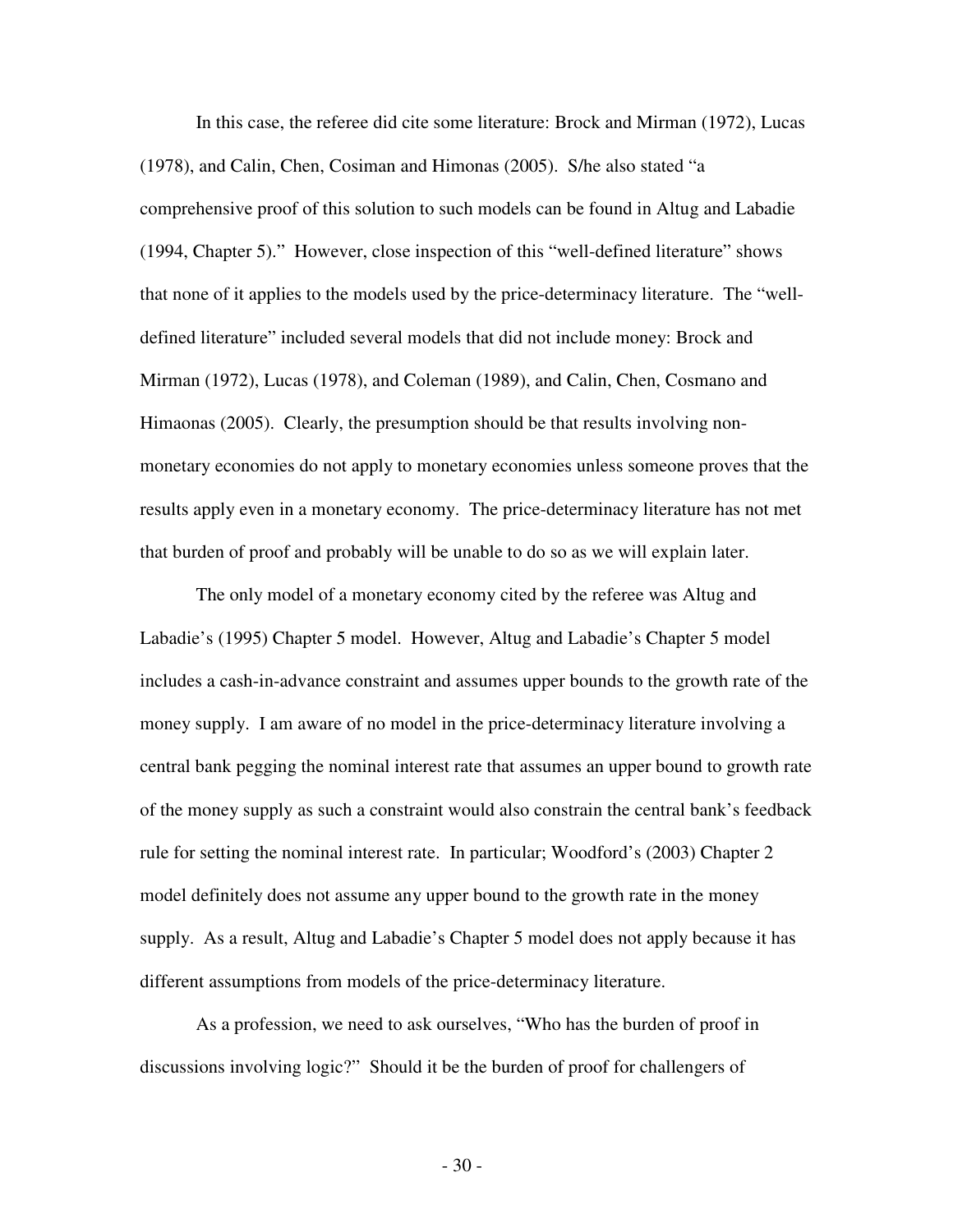analyses to prove that no literature exists that supports the original analysis or should it be the burden of proof for the original authors of the analyses to prove that that the analysis is correct and to cite any literature upon which that analysis relies? The normal academic burden of proof lies with the original authors of the analyses for obvious reasons. Otherwise challengers of an analysis would have to review and reference the "almost infinite" economic literature in order to show that no literature supports the original author's analysis. Such a burden of proof would discourage or make nearly impossible critical thinking of analyses economists read. To reduce the justification for others labeling economics "the dismal science," economists need to encourage critical thinking, not discourage it.

I did write up a rebuttal showing that the "well-defined literature" cited by the anonymous *Economic Inquiry* referee did not apply to Woodford's model. However, the editor of *Economic Inquiry* was too busy to respond to my rebuttal. Thus, by diverging from normal academic standards and burdens of proofs, the price determinacy literature has succeeded in putting down my logical critique of Woodford's analysis. As a critic of this literature, I am now in the awkward position of having to appeal to academics outside the price-determinacy literature. I first appeal to the broad economic profession to police the price-determinacy literature, to clean its own laundry with respect to that literature. I am in the bizarre situation of writing a profession paper where I have to rely the report of an anonymous referee for the references that supposed justify the use of the nonexplosive criterion by the price-determinacy literature. Nevertheless, even though under normal academic standards, I would not have such a burden of proof, I have shown that the "well-defined literature" cited by that anonymous referee does not apply to the price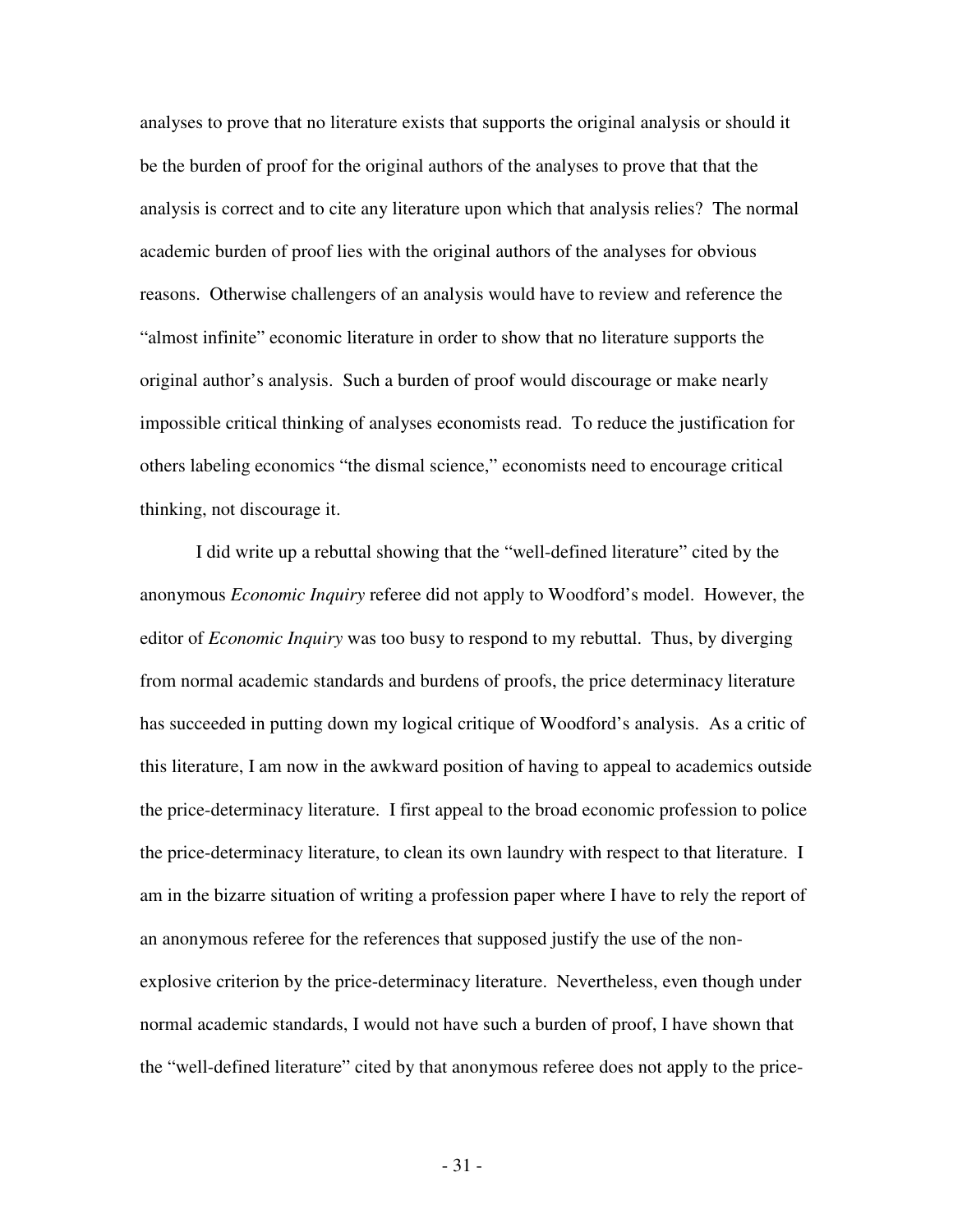determinacy literature. Where does this leave the price-determinacy literature? There is only one answer according normal academic standards. The answer is "naked," as naked as an emperor parading down the street without any clothes.

 Since the price-determinacy literature has not followed normal academic standards of referencing, a question needs answering, "Is the price-determinacy literature justified in its use of the non-exploding criterion?" I ask that the economic profession demand that the price-determinacy literature meet its burden of proof to provide this justification, rather than expecting critics of that literature to go on wild goose chases to find this justification. If the price-determinacy literature was given this burden of proof (which by normal academic standards it already has, but has not met), I believe that they would be unable to find any such justification. As Cochrane (2006, p. 2) states, "…nothing in economics rules out explosive nominal paths… . (Transversality conditions rule out real explosions, but not nominal ones.) Therefore, nothing in economics allows us to insist on the unique "locally bounded" equilibrium." Remember that the referee for *Economic Inquiry* had cited several papers that he thought did justify the assumption of boundedness. However, the models of those papers include no money; they only resulted in the conclusion that real prices or the real pricing kernel was bounded; they did not conclude that nominal prices were bounded.

 While all economists should understand the difference between a nominal cash flow and a real cash flow, many economists may not understand the difference between a nominal price and a real price. Eagle and Domian (2005) make the distinction between the nominal pricing kernel and the real pricing kernel in a pure-exchange, one-good Arrow-Debrue economy. In that model, the real pricing kernel is the units of the

- 32 -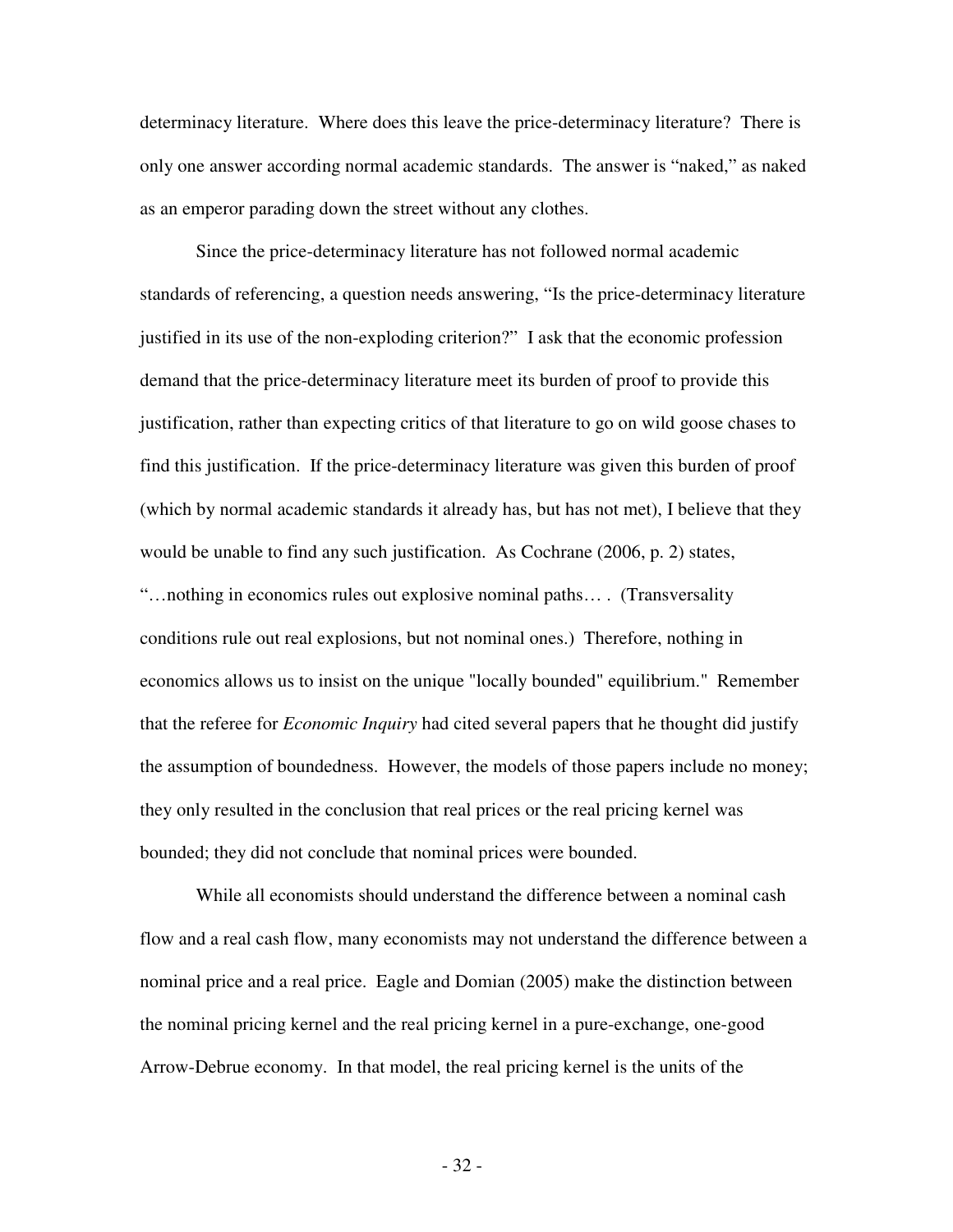consumption good at time 0 per unit of the consumption good at time t; the nominal pricing kernel is the units of money at time 0 per unit of the consumption good at time t. In models involving many goods, the real price of a good  $X$  is the units of the numeraire consumption good per unit of good  $X$ ; the nominal price of a good  $X$  is the units of fiat money per unit of good X. Clearly, true nominal prices can only occur in models which include fiat money.

If the price-determinacy literature had followed normal academic standards and had referenced the non-explosive criterion and referenced its justification for using the criterion, it is likely that we would have realized much sooner that there was no justification for applying the non-explosive criterion to the price-determinacy literature.

# **IX. Summary and Reflections**

 This paper has argued that the profession's use of the non-explosive criterion is naked, especially as applied by the price-determinacy literature. This paper shows that the non-explosive criterion does not universally apply. The criterion fails miserably when we apply it to the design of a cruise control where the resulting control would accelerate the vehicle when it goes too fast and decelerate it when it goes too slow. Similarly, the criterion fails when we apply it to the design of a feedback rule for the central bank to use when it sets the money supply as it pursues a price-level target. In this latter application, the non-explosive criterion resulted with the central bank increasing the money supply when the price level exceeded its target and decreasing the money supply when the price level fell short of its target.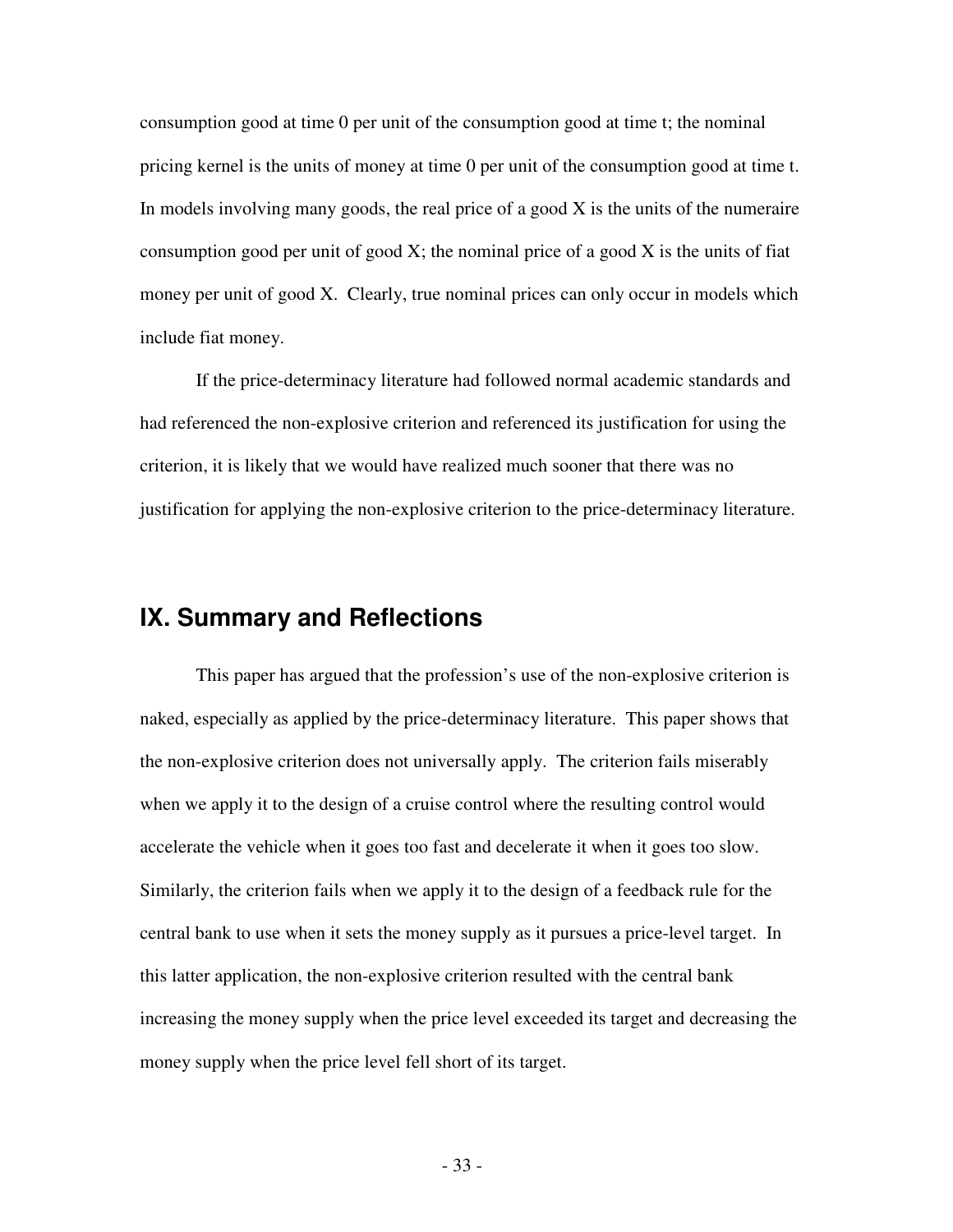Because the non-explosive criterion does not universally apply, those who use the non-explosive criterion should have the burden of proof to show that the criterion applies to their literature. However, the price-determinacy literature has fallen drastically short in meeting its burden of proof. Also, based on information we have received from referees and others familiar with that literature, it appears that the price-determinacy literature will be unable to meet that burden of proof because there is no basis in economics to assume that nominal prices must be bounded (other than Altug and Labadie (1994) where they assumed an upper limit to the money supply).

The profession's reliance on the non-explosive criterion is the major obstacle preventing the profession from realizing that inflation targeting leads to price indeterminacy even with a Taylor-like feedback rule for pegging the interest rate. Therefore, the ramifications of this paper are likely to be significant. Inflation targeting which is the current fad in central banking, will likely fall in popularity due to papers such as Eagle (2006) and Eagle and Domian (2005). However, not all is bad with inflation targeting; the emphasis on central bank transparency I think has been a positive step. As a result, central banks may begin to look at price-level targeting as a preferred direction over inflation targeting. However, this paper by no means is an endorsement of price-level targeting even though we do believe that price-level targeting does lead to price determinacy when the central bank follows a McCallum-Woodford feedback rule. Price determinacy is a necessary condition for good monetary policy, but it is not a sufficient condition. Another very important goal to strive for in monetary policy is Pareto efficiency. Eagle and Domian (2005) argue that nominal-income targeting brings the economy much closer to Pareto efficiency than does price-level targeting.

- 34 -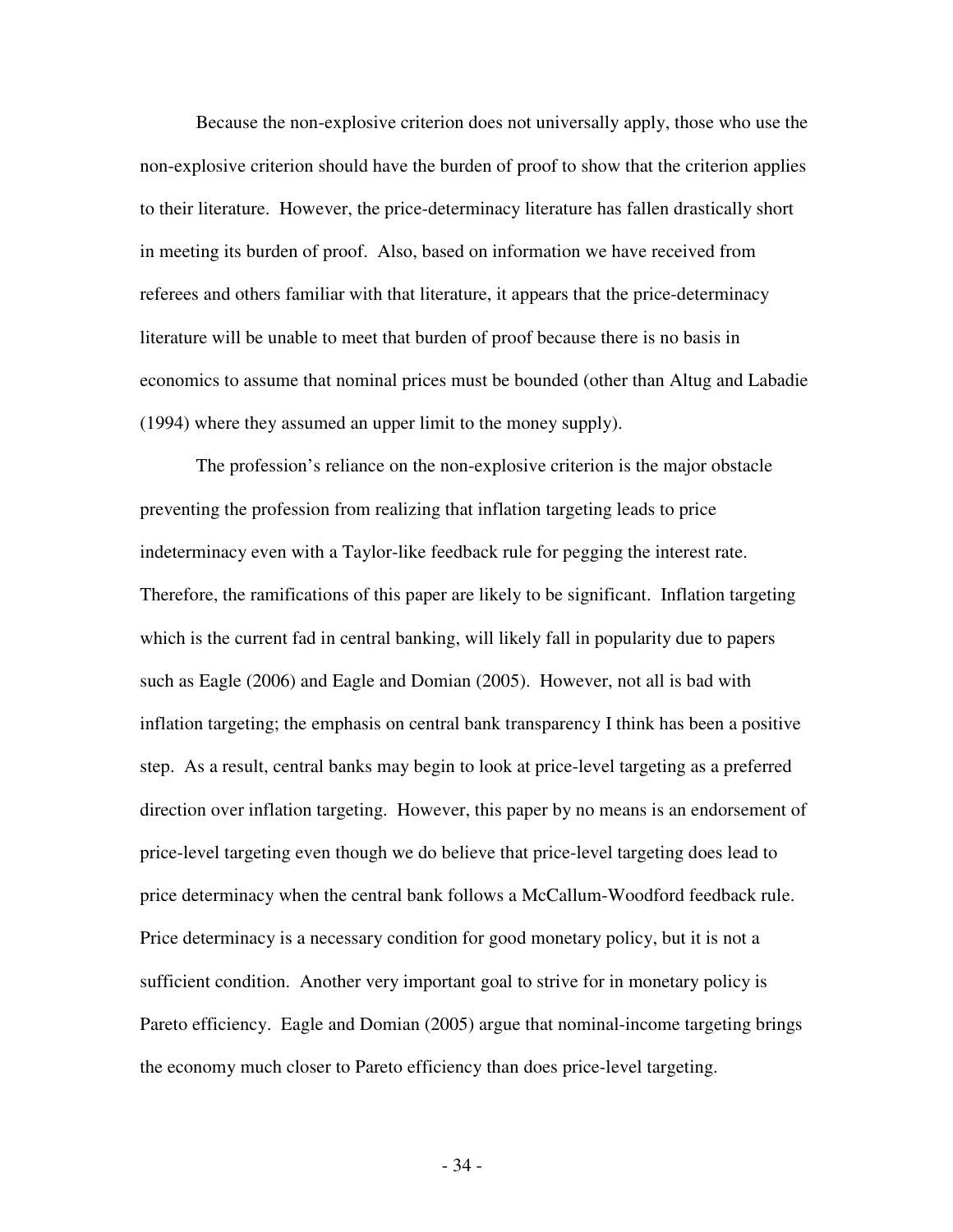# **Appendix**

This appendix shows that when  $P_t^* = (1 + \pi^*)P_{t-1}^*$  $P_t^* = (1 + \pi^*) P_{t-1}^*$  where  $\pi^*$  is the constant implicit targeted inflation rate and equation (3) holds, the actual inflation rate and the percentage change in the inflation rate will explode whenever  $\hat{P}_0$  differs from zero. By applying (3) to both  $\hat{P}_{t+1}$  and  $\hat{P}_t$ , we conclude that

$$
\hat{P}_{t-1} - \hat{P}_t = \hat{P}_0 \tau (1 + \tau)^{t-1}
$$
\n(A1)

Since  $\frac{I_{t+1}}{D^*} = 1 + \pi^*$ \*  $\frac{+1}{*} = 1 + \pi$ *t t P*  $\frac{P_{t+1}^*}{P_{t+1}^*} = 1 + \pi^*, \ \frac{P_{t+1}}{P_{t+1}^*} = \frac{P_{t+1}^*}{P_{t+1}^*} = \frac{P_{t+1}^*}{P_{t+1}^*} = \frac{P_{t+1}^*}{P_{t+1}^*}$ \* 1  $\frac{1}{n} = \frac{1}{n} \frac{1}{n} \frac{1}{n} \frac{1}{n} (1 + \pi)$ +  $^{+1}$   $^{t}$   $^{t+}$ *t t t t t t P P P P P*  $P_{n+1} = P_{n+1} P_{n}^{*} (1 + \pi^{*})$ . Taking logarithms of both sides gives:  $\ln \left| \frac{P_{t+1}}{P} \right| = \hat{P}_{t+1} - \hat{P}_{t} + \ln(1 + \pi^{*})$  $\frac{1}{1}$  =  $\hat{P}_{t+1}$  -  $\hat{P}_{t}$  + ln(1 +  $\pi$ - $\backslash$  $\overline{\phantom{a}}$  $\setminus$ ſ + +  $t+1$   $\qquad$   $t$ *t*  $\left| \frac{t+1}{2} \right| = \hat{P}_{t+1} - \hat{P}_{t}$ *P P*

Substituting (A1) into the above gives:

$$
\ln\left(\frac{P_{t+1}}{P_t}\right) = \hat{P}_0 \tau (1+\tau)^{t-1} + \ln(1+\pi^*)
$$
\n(A2)

Since  $P_{t+1}/P_t$  equals one plus the inflation rate, (A2) shows that the inflation rate will explode (i.e., increase more than exponentially) whenever  $\tau > 0$  and  $\hat{P}_0$  differs from zero.

#### **References:**

Altug, Sumru & Pamela Labadie (1994). *Dynamic Choice and Asset Markets* (Academic Press).

Blanchard, Olivier J. & Charles M. Kahn (1980), "The Solution of Linear Difference Models under Rational Expectations," *Econometrica*, 48(#5):1305-1312.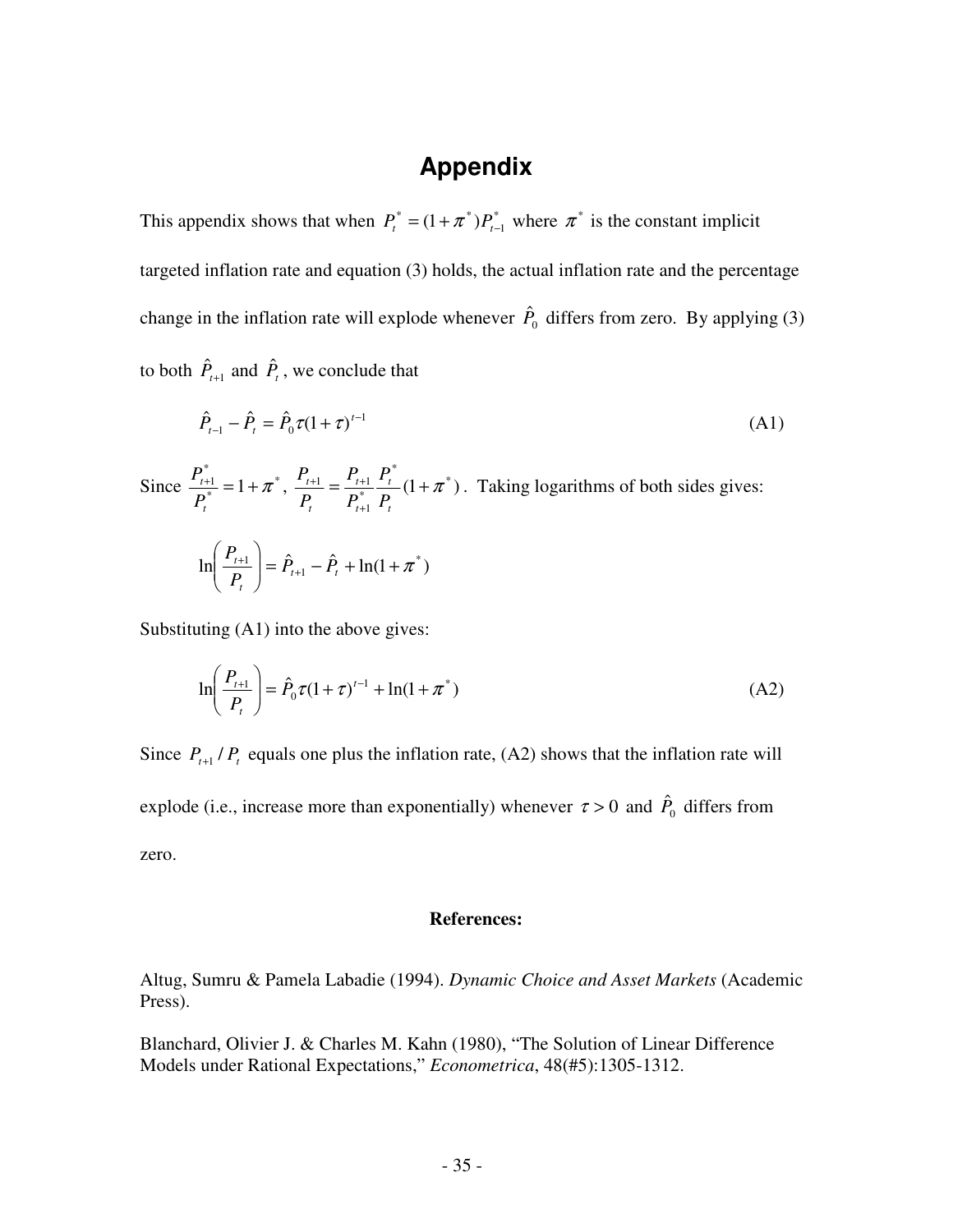Calin, Ovidue, Yu Chen, Thomas Cosimano, and Alex Himonas, (2005), "Solving Asset Pricing Models when the Price-Dividend Function is Analytic," *Econometrica* 73(#3):961-982.

Carlstrom, Charles T. & Fuerst, Timothy S. (2001). "Timing and real indeterminacy in monetary models," *Journal of Monetary Economics*. 47(#2):285-298.

Carlstrom, Charles T. (2005). personal correspondence with author.

Cochrane, John (2006). "Identification and Price Determination with Taylor Rules: A Critical Review," working paper,

http://faculty.chicagogsb.edu/john.cochrane/research/Papers/inconsistency.pdf, accessed on January 17, 2007.

Dittmar, Robert D. and William T. Gavin (2005), "Inflation-Targeting, Price-Path Targeting and Indeterminacy," *Economic Letters* 88:336-342.

Eagle, David (2005a). "Price Indeterminacy Reinvented: Pegging Interest Rates While Targeting Prices, Inflation, or Nominal Income," Macroeconomics 0501028, EconWPA database, http://ideas.repec.org/p/wpa/wuwpma/0501028.html, accessed on November 16, 2006.

\_\_\_\_\_\_\_\_\_\_ (2005b). "The Inflation Dynamics of Pegging Interest Rates," Macroeconomics 0502029, EconWPA database, http://ideas.repec.org/p/wpa/wuwpma/0502029.html, accessed on November 16, 2006.

\_\_\_\_\_\_\_\_\_\_ (2005c). "Multiple Critiques of Woodford's Model of a Cashless Economy," Macroeconomics 0504028, EconWPA database, http://ideas.repec.org/p/wpa/wuwpma/0504028.html, accessed on November 16, 2006.

\_\_\_\_\_\_\_\_\_\_ (2007). "The Eventual Failure and Price Indeterminacy of Inflation Targeting," MPRA Paper 1240, University Library of Munich, Germany, accessed on January 19, 2007.

Eagle, David & Dale Domian, 2005. "Sounding the Alarm on Inflation Indexing and Strict Inflation Targeting," working paper,

http://www.cbpa.ewu.edu/~deagle/banking/SOundingWEApaper.pdf, accessed on November 16, 2006.

Eagle, David & Elizabeth Murff, 2005. "Logical Pitfalls of Assuming Bounded Solutions to Expectational Difference Equations," GE, Growth, Math methods 0501002, EconWPA database, , accessed on November 16, 2006.

Lucas, Robert (1978), "Asset Prices in an Exchange Economy," *Econometrica*  46(#6):1429-1445.